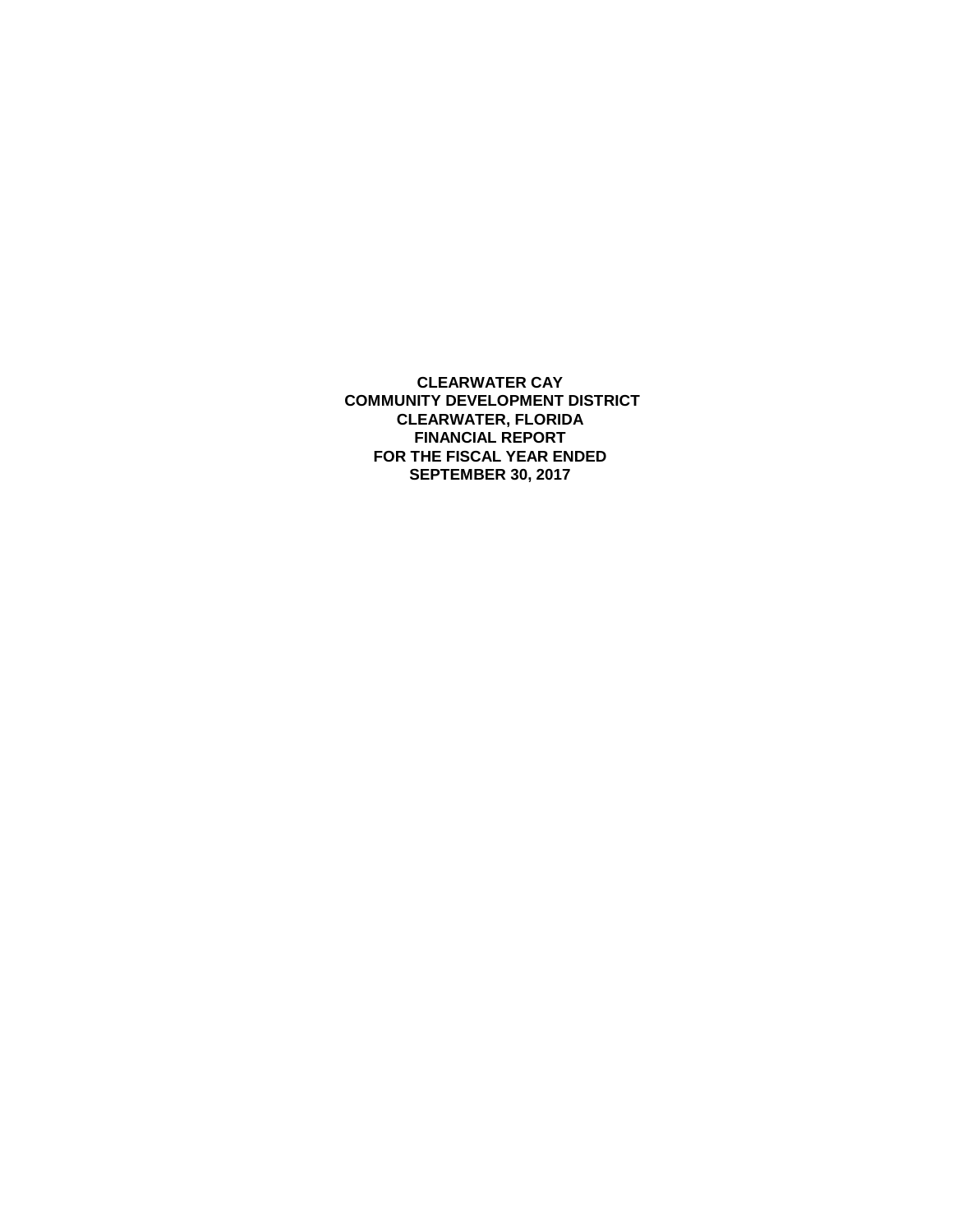# **CLEARWATER CAY COMMUNITY DEVELOPMENT DISTRICT CLEARWATER, FLORIDA**

# **TABLE OF CONTENTS**

|                                                                          | Page      |
|--------------------------------------------------------------------------|-----------|
| INDEPENDENT AUDITOR'S REPORT                                             | $1 - 3$   |
| <b>MANAGEMENT'S DISCUSSION AND ANALYSIS</b>                              | $4 - 7$   |
| <b>BASIC FINANCIAL STATEMENTS</b>                                        |           |
| Government-Wide Financial Statements:                                    |           |
| <b>Statement of Net Position</b>                                         | 8         |
| <b>Statement of Activities</b>                                           | 9         |
| <b>Fund Financial Statements:</b>                                        |           |
| Balance Sheet - Governmental Funds                                       | 10        |
| Reconciliation of the Balance Sheet - Governmental Funds                 |           |
| to the Statement of Net Position                                         | 11        |
| Statement of Revenues, Expenditures and Changes in Fund Balances -       |           |
| <b>Governmental Funds</b>                                                | 12        |
| Reconciliation of the Statement of Revenues, Expenditures and Changes in |           |
| Fund Balances of Governmental Funds to the Statement of Activities       | 13        |
| Notes to the Financial Statements                                        | 14-22     |
| REQUIRED SUPPLEMENTARY INFORMATION                                       |           |
| Schedule of Revenues, Expenditures and Changes in Fund Balance -         |           |
| Budget and Actual - General Fund                                         | 23        |
| Notes to Required Supplementary Information                              | 24        |
| INDEPENDENT AUDITOR'S REPORT ON INTERNAL CONTROL OVER FINANCIAL          |           |
| REPORTING AND COMPLIANCE AND OTHER MATTERS BASED ON AN AUDIT             |           |
| OF FINANCIAL STATEMENTS PERFORMED IN ACCORDANCE WITH                     |           |
| <b>GOVERNMENT AUDITING STANDARDS</b>                                     | $25 - 26$ |
|                                                                          |           |
| INDEPENDENT AUDITOR'S REPORT ON COMPLIANCE WITH THE REQUIREMENTS         |           |
| OF SECTION 218.415, FLORIDA STATUTES, REQUIRED BY RULE 10.556(10)        |           |
| OF THE AUDITOR GENERAL OF THE STATE OF FLORIDA                           | 27        |
| MANAGEMENT LETTER REQUIRED BY CHAPTER 10.550 OF THE RULES                |           |
| OF THE AUDITOR GENERAL OF THE STATE OF FLORIDA                           | 28-30     |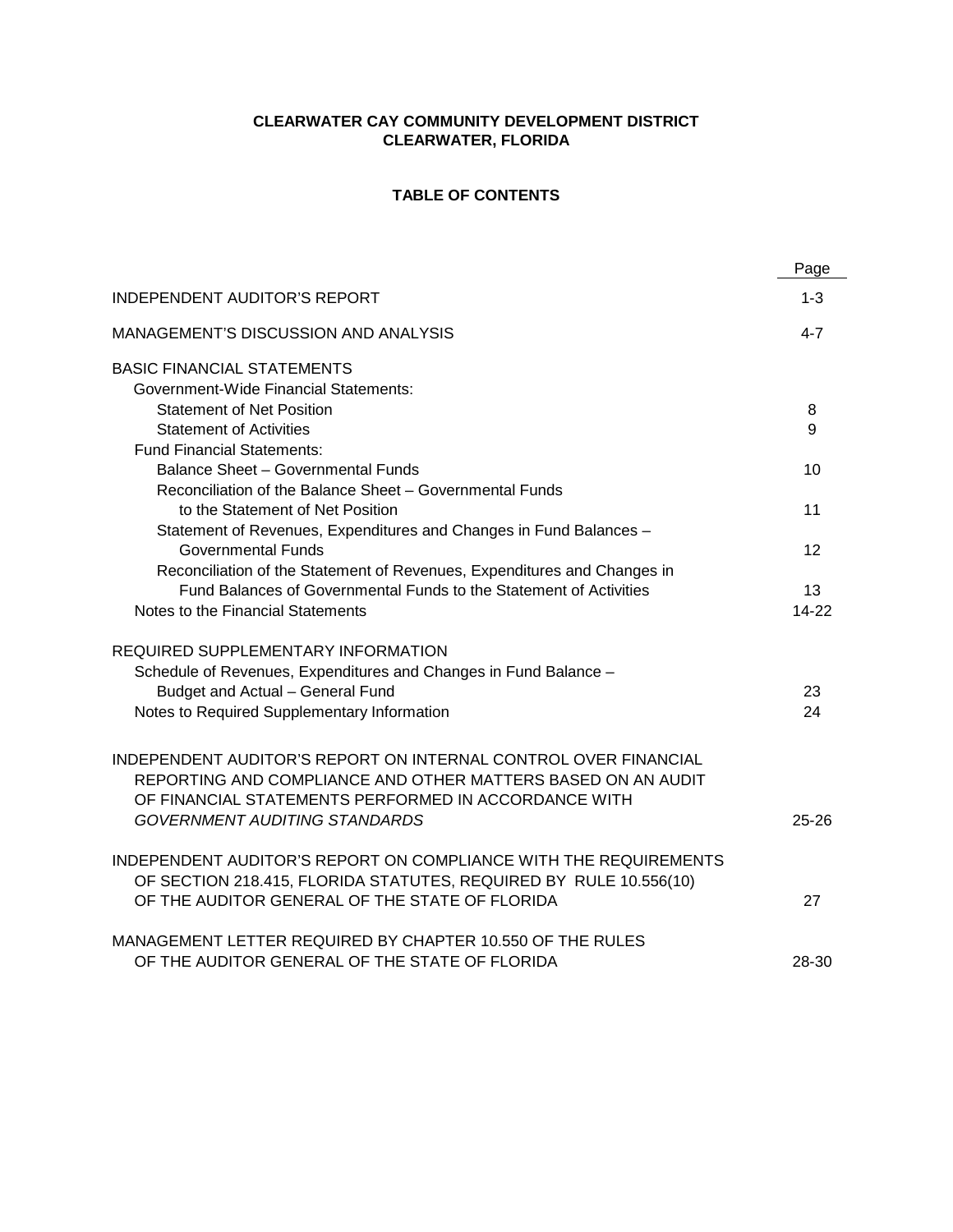

951 Yamato Road . Suite 280 Boca Raton, Florida 33431 (561) 994-9299 ▪ (800) 299-4728 Fax (561) 994-5823 www.graucpa.com

## **INDEPENDENT AUDITOR'S REPORT**

To the Board of Supervisors Clearwater Cay Community Development District Clearwater, Florida

## **Report on the Financial Statements**

We have audited the accompanying financial statements of the governmental activities and each major fund of Clearwater Cay Community Development District, Clearwater, Florida ("District") as of and for the fiscal year ended September 30, 2017, which collectively comprise the District's basic financial statements as listed in the table of contents.

## **Management's Responsibility for the Financial Statements**

Management is responsible for the preparation and fair presentation of these financial statements in accordance with accounting principles generally accepted in the United States of America; this includes the design, implementation, and maintenance of internal control relevant to the preparation and fair presentation of financial statements that are free from material misstatement, whether due to fraud or error.

## **Auditor's Responsibility**

Our responsibility is to express opinions on these financial statements based on our audit. We conducted our audit in accordance with auditing standards generally accepted in the United States of America and the standards applicable to financial audits contained in *Government Auditing Standards*, issued by the Comptroller General of the United States. Those standards require that we plan and perform the audit to obtain reasonable assurance about whether the financial statements are free from material misstatement.

An audit involves performing procedures to obtain audit evidence about the amounts and disclosures in the financial statements. The procedures selected depend on the auditor's judgment, including the assessment of the risks of material misstatement of the financial statements, whether due to fraud or error. In making those risk assessments, the auditor considers internal control relevant to the entity's preparation and fair presentation of the financial statements in order to design audit procedures that are appropriate in the circumstances, but not for the purpose of expressing an opinion on the effectiveness of the entity's internal control. Accordingly, we express no such opinion. An audit also includes evaluating the appropriateness of accounting policies used and the reasonableness of significant accounting estimates made by management, as well as evaluating the overall presentation of the financial statements.

We believe that the audit evidence we have obtained is sufficient and appropriate to provide a basis for our audit opinions.

### **Basis for Adverse Opinions on Special Purpose Entity Fund and the Governmental Activities**

Management has not included the blended component unit of the District, Special Purpose Entity (a Special Revenue Fund that accounts for the activities of the Clearwater Cay Holdings, LLC ("SPE")), in the District's financial statements. Accounting principles generally accepted in the United States of America require the special revenue fund to be presented as a major governmental fund and financial information about the special revenue fund to be part of the governmental activities, thus increasing that activity's assets, liabilities, revenues, and expenses, and changing its net position. The amount by which this departure would affect the assets, liabilities, net position, revenues, and expenses of the governmental activities and the omitted major fund is not reasonably determinable.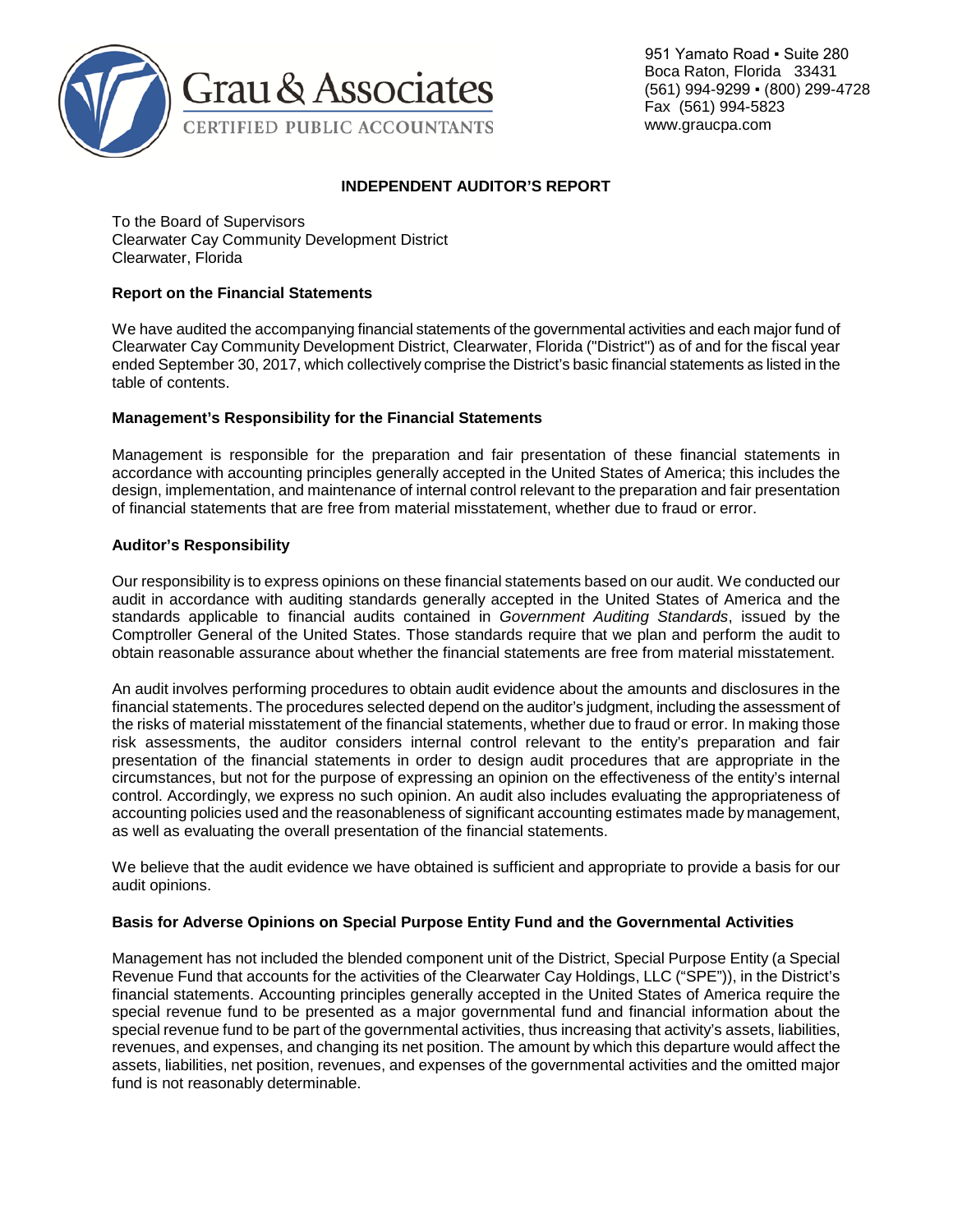## **Basis for Qualified Opinion on the Debt Service Fund**

The District was unable to provide sufficient competent evidential matter for certain expenditures paid for by the Trustee from the debt service fund. The financial information of the debt service fund is part of the governmental activities and is considered a major fund.

## **Adverse Opinions**

In our opinion, because of the omission of the special revenue fund, as discussed in the "Basis for Adverse Opinions on Special Purpose Entity Fund and the Governmental Activities" paragraph above, the financial statements referred to above do not present fairly, in conformity with accounting principles generally accepted in the United States of America, the financial position of the special revenue fund and the governmental activities of the District as of September 30, 2017, or the changes in financial position thereof for the fiscal year then ended.

## **Qualified Opinion**

In our opinion, except for the possible effects of the matters discussed in the "Basis for Adverse Opinions on Special Purpose Entity Fund and the Governmental Activities" paragraph and the "Basis for Qualified Opinion on the Debt Service Fund" paragraph, the financial statements referred to above present fairly, in all material respects, the financial position of the debt service fund of the District, as of September 30, 2017, and the changes in financial position thereof for the fiscal year then ended in accordance with accounting principles generally accepted in the United States of America.

## **Unmodified Opinions**

In our opinion, the financial statements referred to above present fairly, in all material respects, the respective financial position of the general fund and the capital projects fund of the District as of September 30, 2017, and the respective changes in financial position, thereof for the fiscal year then ended in accordance with accounting principles generally accepted in the United States of America.

### **Emphasis of Matters**

As a result of a continued lack of funding, the District initiated foreclosure proceedings which were settled in a prior year. In June 2012, a Special Purpose Entity (SPE) was formed for the purpose of taking ownership of all foreclosed property for the benefit of the bondholders. On December 8, 2016 the SPE sold foreclosed property for \$6,450,000. On February 24, 2017, the District made a partial payment of delinquent interest of \$7,020,750. Also during fiscal year 2017, \$11,630,000 of Series 2007 bonds were cancelled.

### **Other Matters**

### *Required Supplementary Information*

Accounting principles generally accepted in the United States of America require that the management's discussion and analysis and budgetary comparison information be presented to supplement the basic financial statements. Such information, although not a part of the basic financial statements, is required by the Governmental Accounting Standards Board, who considers it to be an essential part of financial reporting for placing the basic financial statements in an appropriate operational, economic, or historical context. We have applied certain limited procedures to the required supplementary information in accordance with auditing standards generally accepted in the United States of America, which consisted of inquiries of management about the methods of preparing the information and comparing the information for consistency with management's responses to our inquiries, the basic financial statements, and other knowledge we obtained during our audit of the basic financial statements. We do not express an opinion or provide any assurance on the information because the limited procedures do not provide us with sufficient evidence to express an opinion or provide any assurance.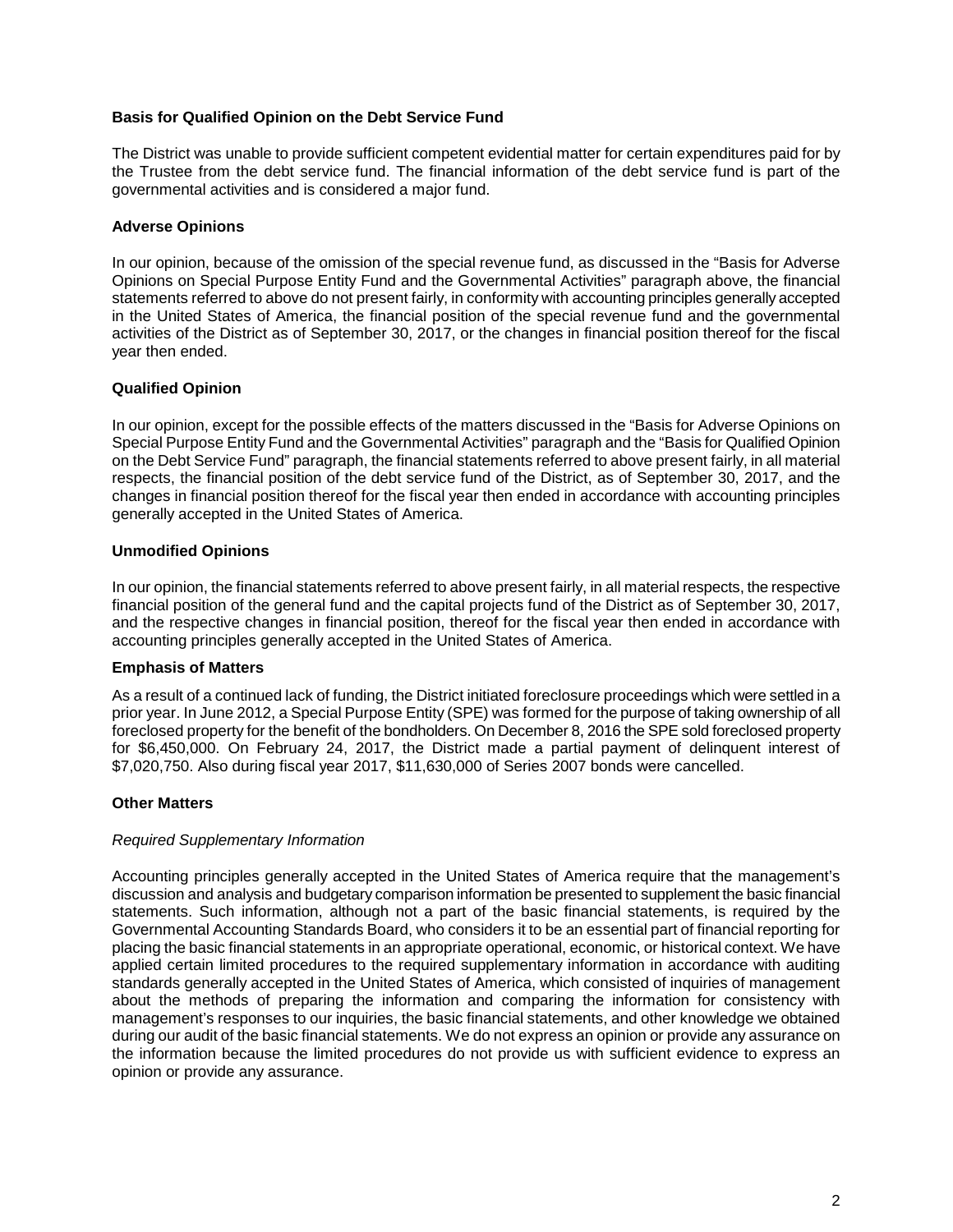## **Other Reporting Required by** *Government Auditing Standards*

In accordance with *Government Auditing Standards*, we have also issued our report dated November 30, 2018, on our consideration of the District's internal control over financial reporting and on our tests of its compliance with certain provisions of laws, regulations, contracts, grant agreements and other matters. The purpose of that report is to describe the scope of our testing of internal control over financial reporting and compliance and the results of that testing, and not to provide an opinion on internal control over financial reporting or on compliance. That report is an integral part of an audit performed in accordance with *Government Auditing Standards* in considering the District's internal control over financial reporting and compliance.

## **Report on Other Legal and Regulatory Requirements**

We have also issued our report dated November 30, 2018, on our consideration of the District's compliance with the requirements of Section 218.415, Florida Statutes, as required by Rule 10.556(10) of the Auditor General of the State of Florida. The purpose of that report is to provide an opinion based on our examination conducted in accordance with attestation standards established by the American Institute of Certified Public Accountants.

Dear & Association

November 30, 2018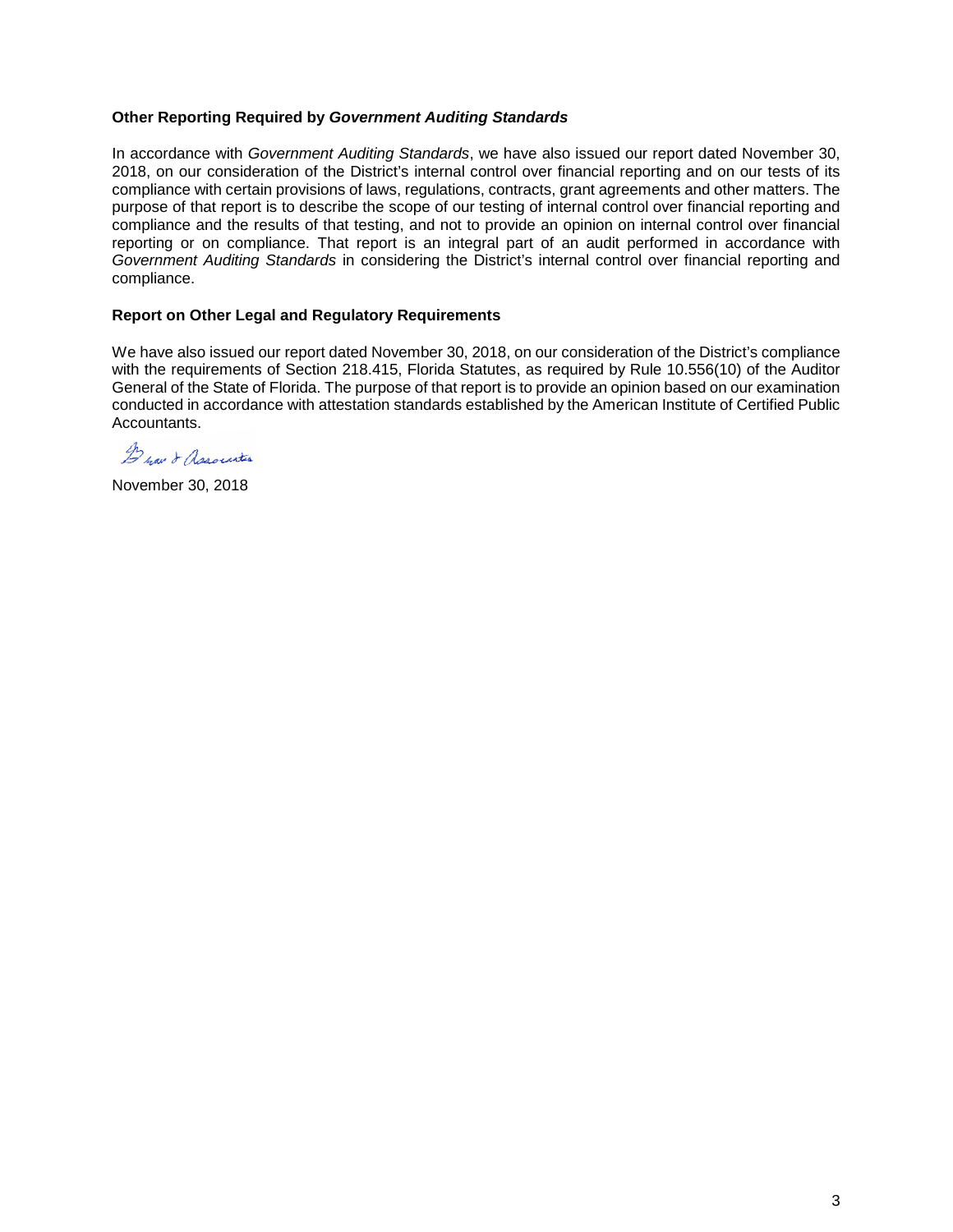## **MANAGEMENT'S DISCUSSION AND ANALYSIS**

The management of the Clearwater Cay Community Development District, Clearwater, Florida ("District") would like to offer the readers of the District's financial statements this discussion and analysis of the District's financial activities for the fiscal year ended September 30, 2017. Please read it in conjunction with the District's Independent Auditor's Report, basic financial statements, accompanying notes and supplementary information to the basic financial statements.

## FINANCIAL HIGHLIGHTS

- The assets of the District exceeded its liabilities at the close of the most recent fiscal year resulting in a net position balance of \$17,208,072.
- The change in the District's total net position in comparison with the prior fiscal year was \$19,160,726, an increase. The key components of the District's net position and change in net position are reflected in the table in the government-wide financial analysis section.
- At September 30, 2017, the District's governmental funds reported combined ending fund balances of \$1,499,815, an increase of \$10,561,101 in comparison with the prior fiscal year. The total fund balance is restricted for debt service and capital projects, non-spendable for prepaid items, assigned to subsequent year's expenditures, and the remainder is unassigned fund balance which is available for spending at the District's discretion.

## OVERVIEW OF FINANCIAL STATEMENTS

This discussion and analysis are intended to serve as the introduction to the District's basic financial statements. The District's basic financial statements are comprised of three components: 1) governmentwide financial statements, 2) fund financial statements, and 3) notes to the financial statements. This report also contains other supplementary information in addition to the basic financial statements themselves.

### Government-Wide Financial Statements

The government-wide financial statements are designed to provide readers with a broad overview of the District's finances, in a manner similar to a private-sector business.

The statement of net position presents information on all the District's assets and liabilities, with the difference between the two reported as net position. Over time, increases or decreases in net position may serve as a useful indicator of whether the financial position of the District is improving or deteriorating.

The statement of activities presents information showing how the government's net position changed during the most recent fiscal year. All changes in net position are reported as soon as the underlying event giving rise to the change occurs, regardless of the timing of related cash flows. Thus, revenues and expenses are reported in this statement for some items that will only result in cash flows in future fiscal periods.

The government-wide financial statements include all governmental activities that are principally supported by assessment revenues. The District does not have any business-type activities. The governmental activities of the District include the general government (management) and maintenance functions.

### Fund Financial Statements

A fund is a grouping of related accounts that is used to maintain control over resources that have been segregated for specific activities or objectives. The District, like other state and local governments, uses fund accounting to ensure and demonstrate compliance with finance-related legal requirements. The District has one fund category, the governmental funds.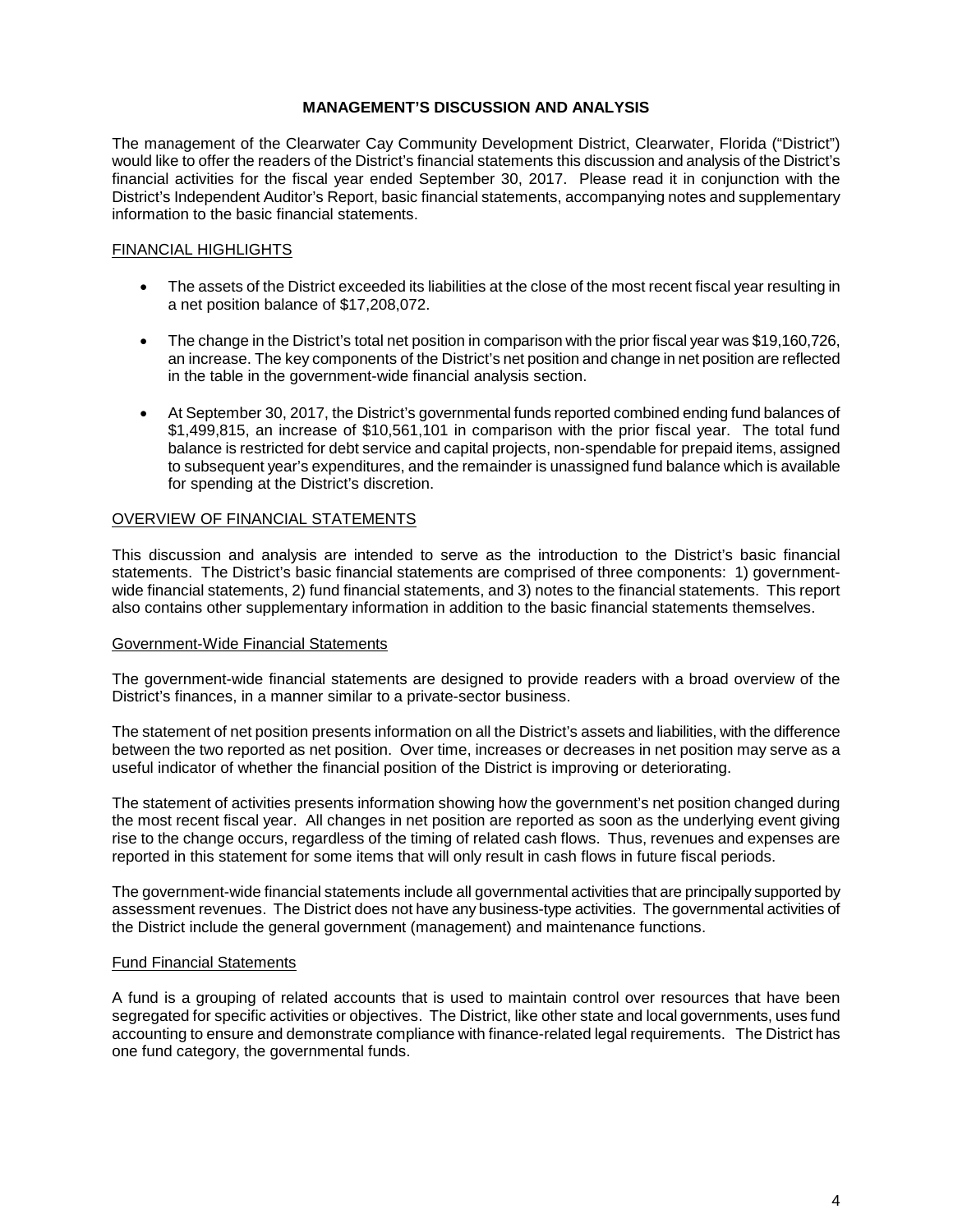## OVERVIEW OF FINANCIAL STATEMENTS (Continued)

#### Governmental Funds

Governmental funds are used to account for essentially the same functions reported as governmental activities in the government-wide financial statements. However, unlike the government-wide financial statements, governmental fund financial statements focus on near-term inflows and outflows of spendable resources, as well as on balances of spendable resources available at the end of the fiscal year. Such information may be useful in evaluating a District's near-term financing requirements.

Because the focus of governmental funds is narrower than that of the government-wide financial statements, it is useful to compare the information presented for governmental funds with similar information presented for governmental activities in the government-wide financial statements. By doing so, readers may better understand the long-term impact of the District's near-term financing decisions. Both the governmental fund balance sheet and the governmental fund statement of revenues, expenditures, and changes in fund balance provide a reconciliation to facilitate this comparison between governmental funds and governmental activities.

The District maintains three governmental funds for external reporting. Information is presented separately in the governmental fund balance sheet and the governmental fund statement of revenues, expenditures, and changes in fund balances for the general fund, debt service fund and capital projects fund, all of which are considered major funds.

The District adopts an annual appropriated budget for its general fund. A budgetary comparison schedule has been provided for the general fund to demonstrate compliance with the budget.

#### Notes to the Financial Statements

The notes provide additional information that is essential to a full understanding of the data provided in the government-wide and fund financial statements.

### GOVERNMENT-WIDE FINANCIAL ANALYSIS

As noted earlier, net position may serve over time as a useful indicator of an entity's financial position. In the case of the District, assets exceeded liabilities at the close of the most recent fiscal year.

Key components of the District's net position are reflected in the following table:

#### NET POSITION SEPTEMBER 30,

|                                              |    | 2017       |      | 2016          |
|----------------------------------------------|----|------------|------|---------------|
| Assets, excluding capital assets             | \$ | 1,608,513  | - \$ | 2,695,205     |
| Capital assets, net of depreciation          |    | 29,500,627 |      | 29,838,274    |
| Total assets                                 |    | 31,109,140 |      | 32,533,479    |
| Liabilities, excluding long-term liabilities |    | 108,698    |      | 12,920,855    |
| Long-term liabilities                        |    | 13,792,370 |      | 21,565,278    |
| <b>Total liabilities</b>                     |    | 13,901,068 |      | 34,486,133    |
| Net Position                                 |    |            |      |               |
| Net investment in capital assets             |    | 15,778,490 |      | 4,790,618     |
| Restricted for debt service                  |    | 1,296,154  |      | 69,946        |
| Unrestricted                                 |    | 133,428    |      | (6, 813, 218) |
| Total net position                           | S  | 17,208,072 | \$.  | (1,952,654)   |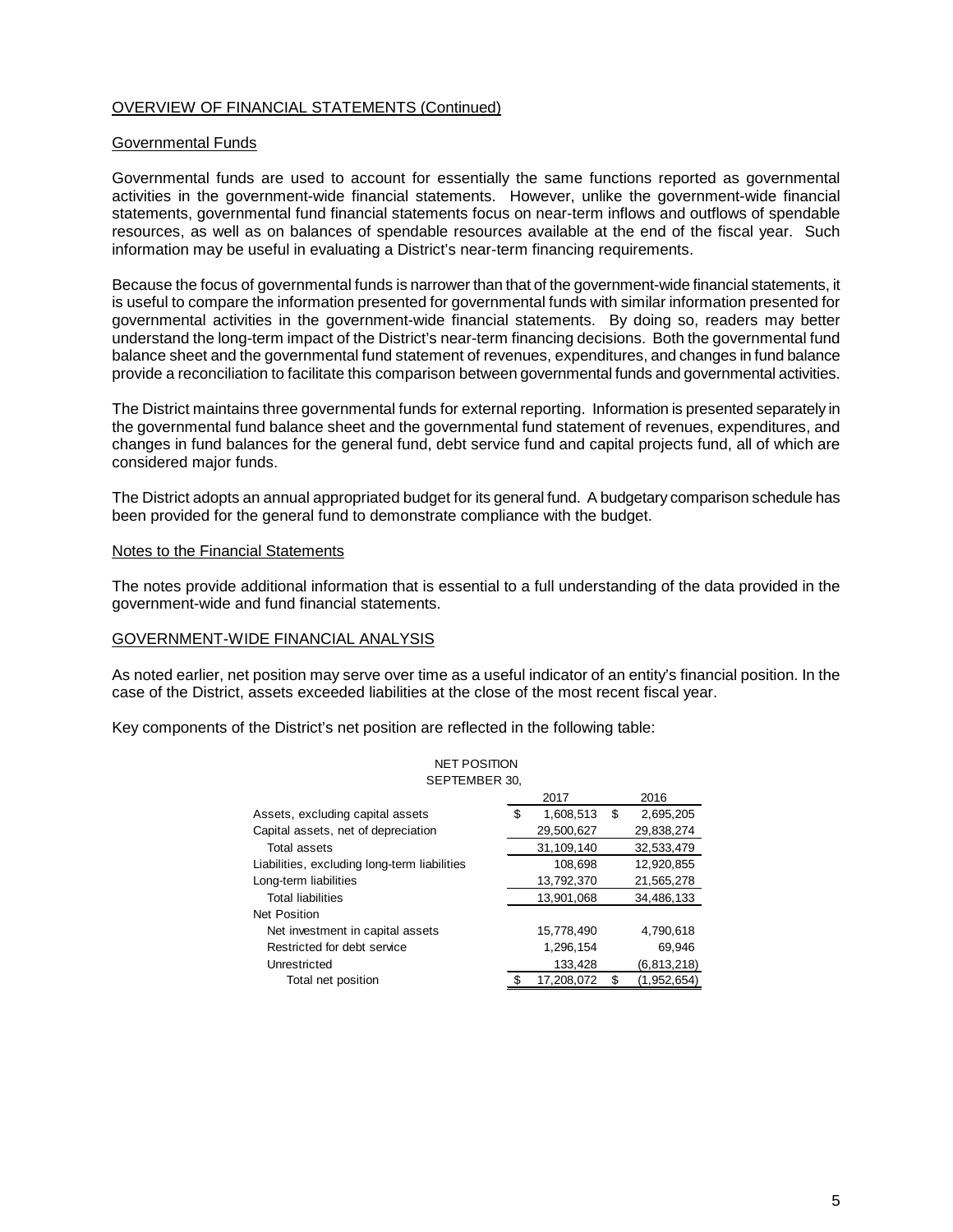## GOVERNMENT-WIDE FINANCIAL ANALYSIS (Continued)

The District's net position reflects its investment in capital assets (e.g. land, land improvements, and infrastructure); less any related debt used to acquire those assets that is still outstanding. These assets are used to provide services to residents; consequently, these assets are not available for future spending. Although the District's investment in capital assets is reported net of related debt, it should be noted that the resources needed to repay this debt must be provided from other sources, since the capital assets themselves cannot be used to liquidate these liabilities.

The District's net position increased during the most recent fiscal year. The majority of the increase results from the gain on the cancellation of debt.

Key elements of the change in net position are reflected in the following table:

| TON THE TROOPE TEAR ENDED OLT TEMPER 30, |    |             |    |             |  |
|------------------------------------------|----|-------------|----|-------------|--|
|                                          |    | 2017        |    | 2016        |  |
| Revenues:                                |    |             |    |             |  |
| Program revenues                         |    |             |    |             |  |
| Charges for services                     | \$ | 1,079,535   | \$ | 646,976     |  |
| Operating grants and contributions       |    | 9,944       |    | 187,159     |  |
| Capital grants and contributions         |    | 287         |    |             |  |
| General revenues                         |    |             |    |             |  |
| Miscellaneous                            |    | 407         |    | 101,385     |  |
| Total revenues                           |    | 1,090,173   |    | 935,520     |  |
| Expenses:                                |    |             |    |             |  |
| General government                       |    | 677,178     |    | 501,188     |  |
| Maintenance and operations               |    | 415,647     |    | 337,647     |  |
| Interest                                 |    |             |    | 1,401,207   |  |
| Total expenses                           |    | 1,092,825   |    | 2,240,042   |  |
| Special items                            |    | 19,163,378  |    |             |  |
| Change in net position                   |    | 19,160,726  |    | (1,304,522) |  |
| Net position - beginning                 |    | (1,952,654) |    | (648,132)   |  |
| Net position - ending                    | \$ | 17,208,072  | \$ | (1,952,654) |  |

CHANGES IN NET POSITION FOR THE FISCAL YEAR ENDED SEPTEMBER 30,

As noted above and in the statement of activities, the cost of all governmental activities during the fiscal year ended September 30, 2017 was \$1,092,825. The costs of the District's activities were partially funded by program revenues. Program revenues, comprised primarily of assessments, increased from the prior year as a result of an increase in the assessment levy.

### GENERAL BUDGETING HIGHLIGHTS

An operating budget was adopted and maintained by the governing board for the District pursuant to the requirements of Florida Statutes. The budget is adopted using the same basis of accounting that is used in preparation of the fund financial statements. The legal level of budgetary control, the level at which expenditures may not exceed budget, is in the aggregate. Any budget amendments that increase the aggregate budgeted appropriations must be approved by the Board of Supervisors. Actual general fund expenditures did not exceed appropriations for the fiscal year ended September 30, 2017.

### CAPITAL ASSETS AND DEBT ADMINISTRATION

#### Capital Assets

At September 30, 2017, the District had \$33,214,744 invested in capital assets for its governmental activities. In the government-wide financial statements depreciation of \$3,714,117 has been taken, which resulted in a net book value of \$29,500,627. More detailed information about the District's capital assets is presented in the notes of the financial statements.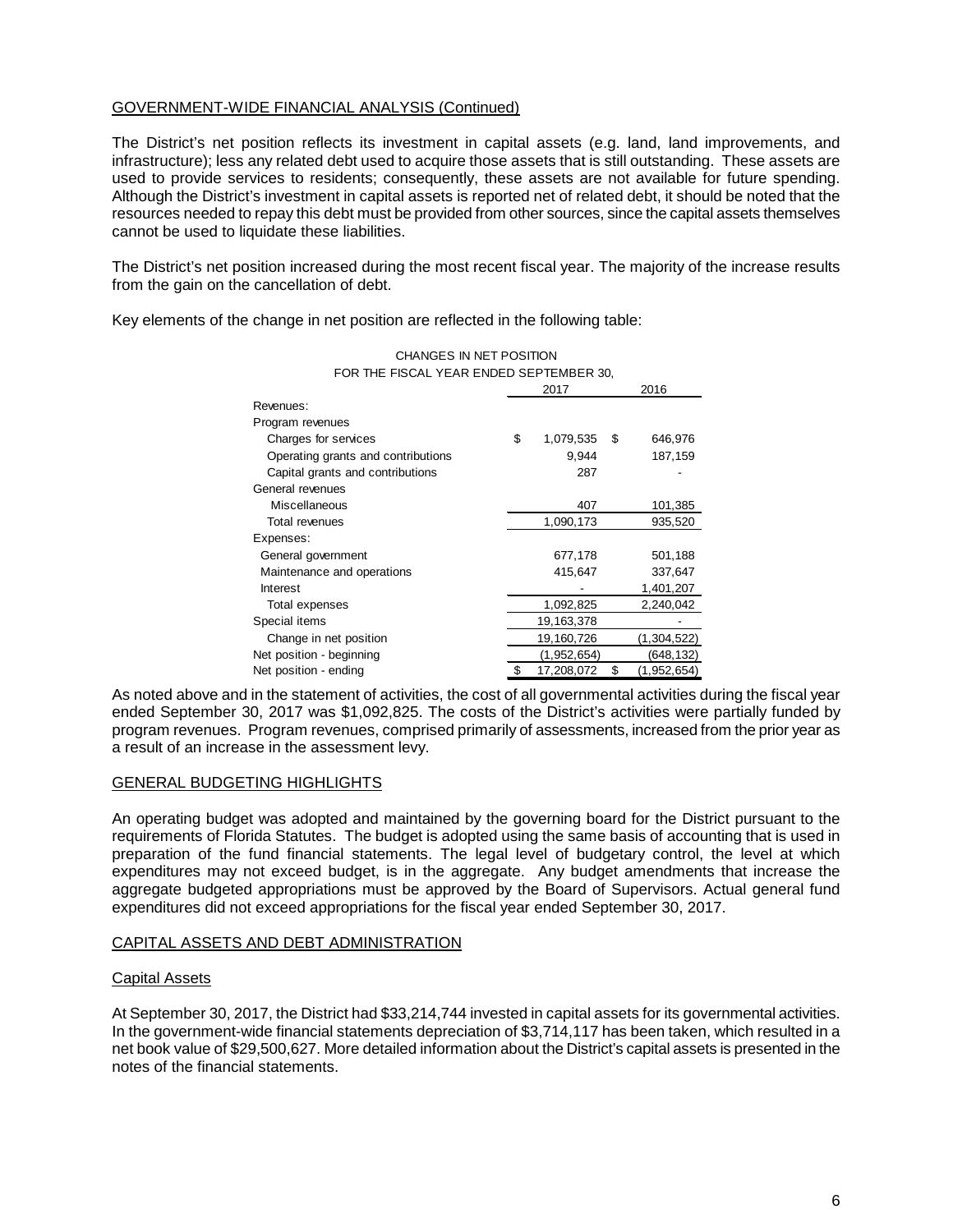## CAPITAL ASSETS AND DEBT ADMINISTRATION (Continued)

### Capital Debt

At September 30, 2017, the District had \$13,900,000 in Bonds outstanding for its governmental activities. More detailed information about the District's capital debt is presented in the notes of the financial statements.

## ECONOMIC FACTORS AND NEXT YEAR'S BUDGET

It is anticipated that the general operations of the District will remain the same. A condominium association has filed a claim against the District. More detailed information about the status of that claim is presented in the notes of the financial statements.

#### CONTACTING THE DISTRICT'S FINANCIAL MANAGEMENT

This financial report is designed to provide property owners, customers, investors and creditors with a general overview of the District's finances and to demonstrate the District's accountability for the financial resources it manages and the stewardship of the facilities it maintains. If you have questions about this report or need additional financial information, contact the Clearwater Cay Community Development District's Finance Department at 3820 Colonial Blvd., Suite 101, Fort Myers, Florida 33966.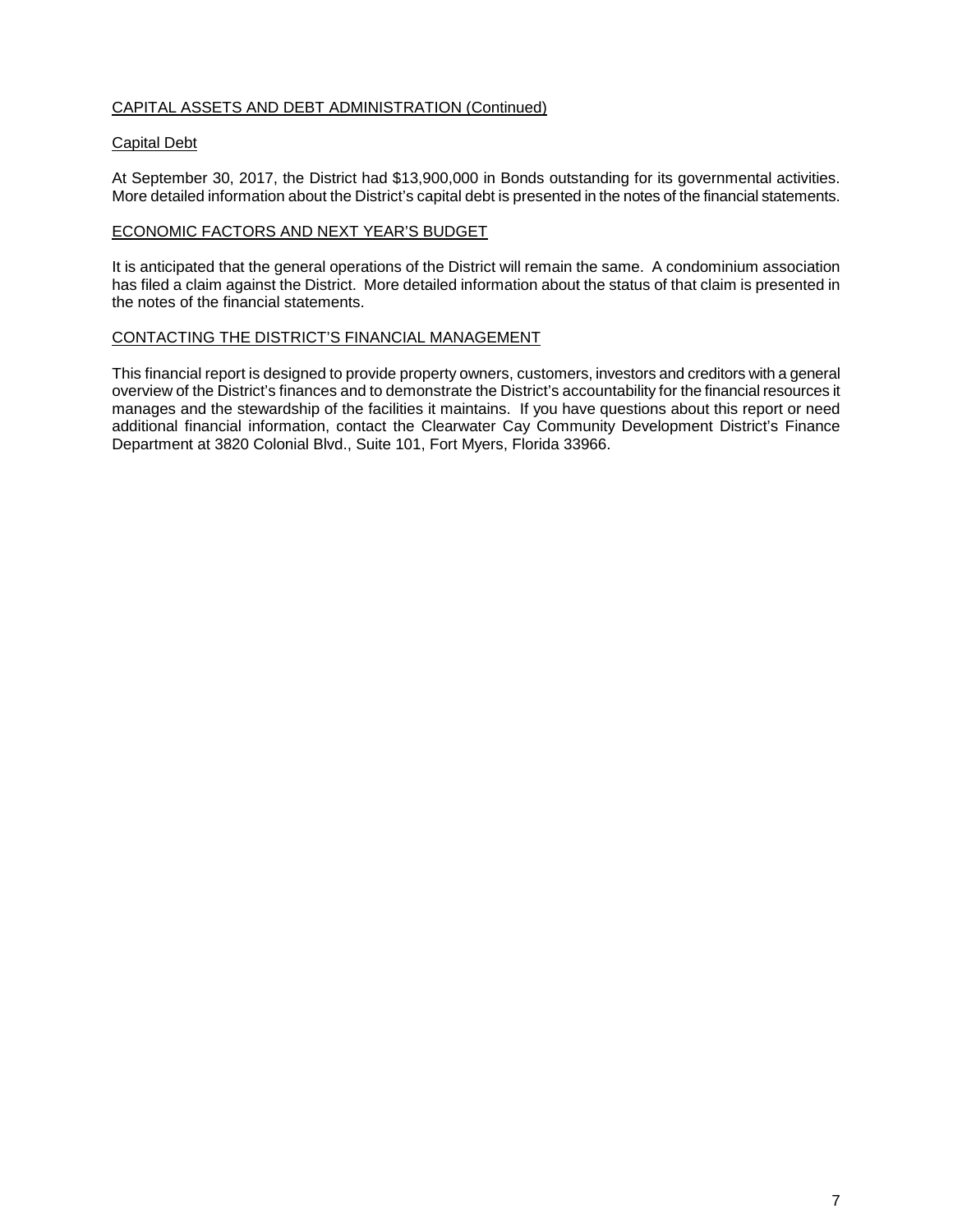## **CLEARWATER CAY COMMUNITY DEVELOPMENT DISTRICT CLEARWATER, FLORIDA STATEMENT OF NET POSITION SEPTEMBER 30, 2017**

|                                  | Governmental      |
|----------------------------------|-------------------|
|                                  | <b>Activities</b> |
| <b>ASSETS</b>                    |                   |
| Cash                             | \$<br>32,979      |
| Interest receivable              | 735               |
| Assessments receivable           | 204,051           |
| Prepaids and deposits            | 5,096             |
| Restricted assets:               |                   |
| Investments                      | 1,365,652         |
| Capital assets:                  |                   |
| Nondepreciable                   | 27,014,798        |
| Depreciable, net                 | 2,485,829         |
| <b>Total assets</b>              | 31,109,140        |
|                                  |                   |
| <b>LIABILITIES</b>               |                   |
| Accounts payable                 | 108,698           |
| Non-current liabilities:         |                   |
| Due in more than one year        | 13,792,370        |
| <b>Total liabilities</b>         | 13,901,068        |
|                                  |                   |
| <b>NET POSITION</b>              |                   |
| Net investment in capital assets | 15,778,490        |
| Restricted for debt service      | 1,296,154         |
| Unrestricted                     | 133,428           |
| Total net position               | \$<br>17,208,072  |

See notes to the financial statements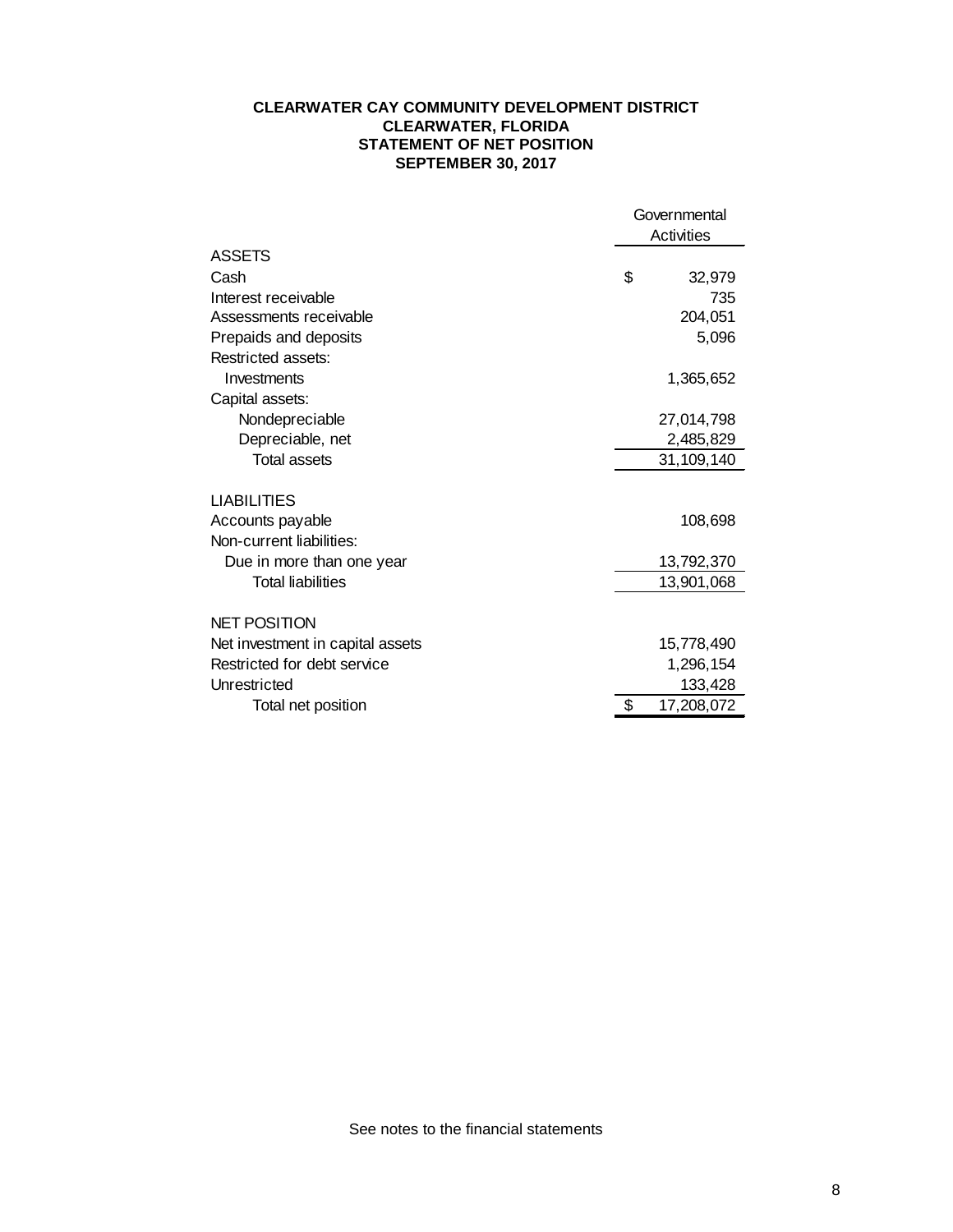# **CLEARWATER CAY COMMUNITY DEVELOPMENT DISTRICT CLEARWATER, FLORIDA STATEMENT OF ACTIVITIES FOR THE FISCAL YEAR ENDED SEPTEMBER 30, 2017**

|                               |               |                                     |                  |               | Net (Expense)    |
|-------------------------------|---------------|-------------------------------------|------------------|---------------|------------------|
|                               |               |                                     |                  |               | Revenue and      |
|                               |               |                                     |                  |               | Changes in Net   |
|                               |               |                                     | Program Revenues |               | Position         |
|                               |               | Charges                             | Operating        | Capital       |                  |
|                               |               | for                                 | Grants and       | Grants and    | Governmental     |
| <b>Functions/Programs</b>     | Expenses      | <b>Services</b>                     | Contributions    | Contributions | Activities       |
| Primary government:           |               |                                     |                  |               |                  |
| Governmental activities:      |               |                                     |                  |               |                  |
| General government            | \$<br>677,178 | \$                                  | \$               | \$            | \$<br>(677, 178) |
| Maintenance and operations    | 415,647       | 494,534                             |                  | 287           | 79,174           |
| Interest on long-term debt    |               | 585,001                             | 9,944            |               | 594,945          |
| Total governmental activities | 1,092,825     | 1,079,535                           | 9,944            | 287           | (3,059)          |
|                               |               | General revenues:                   |                  |               |                  |
|                               |               | Miscellaneous                       |                  |               | 407              |
|                               |               |                                     |                  |               | 407              |
|                               |               | Total general revenues              |                  |               |                  |
|                               |               | Special items:                      |                  |               |                  |
|                               |               | Proceeds from SPE from sale of land |                  |               | 5,584,178        |
|                               |               | Gain on the cancellation of debt    |                  |               | 13,579,200       |
|                               |               | Total special items                 |                  |               | 19,163,378       |
|                               |               | Change in net position              |                  |               | 19,160,726       |
|                               |               | Net position - beginning            |                  |               | (1,952,654)      |
|                               |               | Net position - ending               |                  |               | \$<br>17,208,072 |
|                               |               |                                     |                  |               |                  |

See notes to the financial statements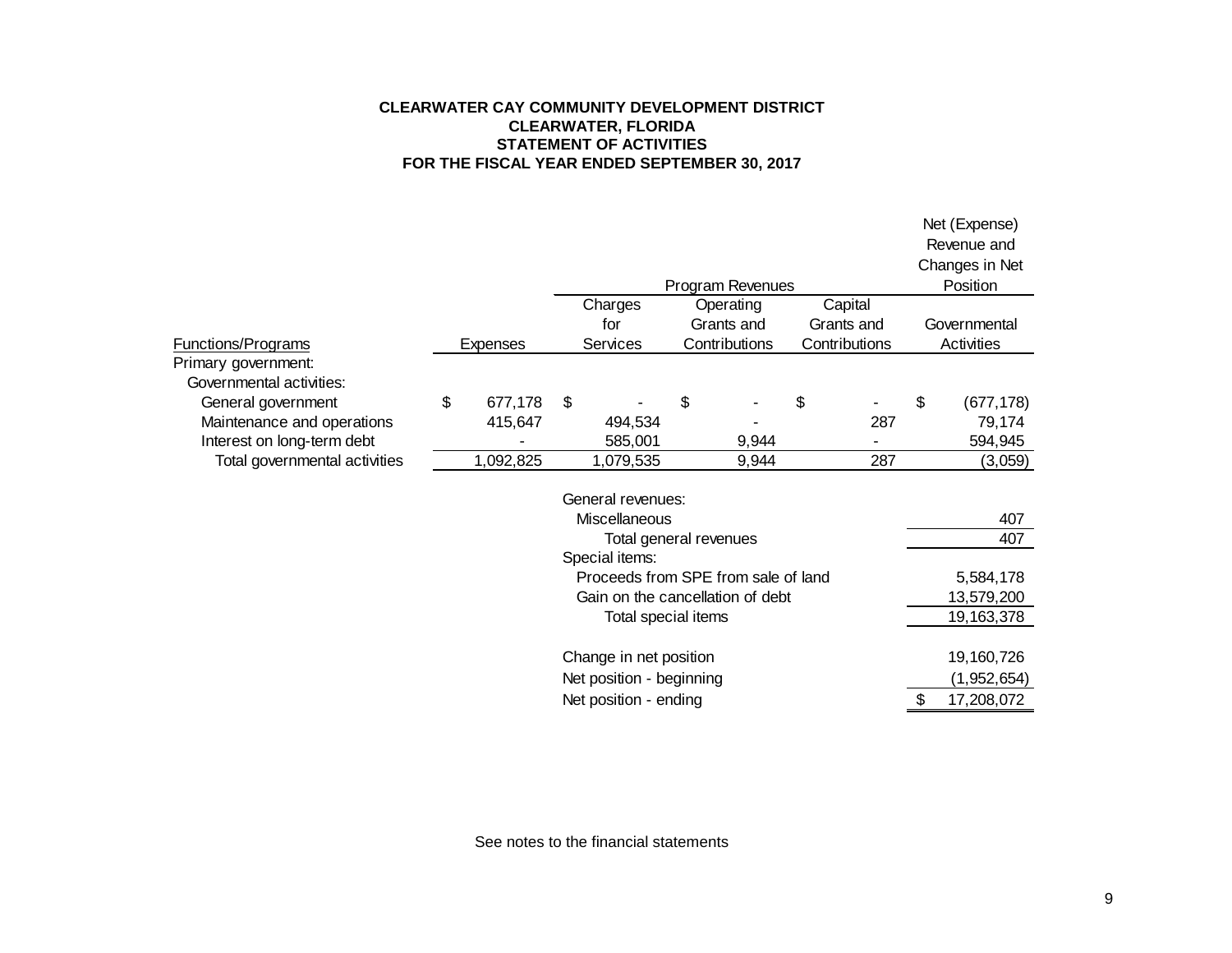## **CLEARWATER CAY COMMUNITY DEVELOPMENT DISTRICT CLEARWATER, FLORIDA BALANCE SHEET GOVERNMENTAL FUNDS SEPTEMBER 30, 2017**

|                                      | Major Funds |         |         |           |              |        | Total |           |
|--------------------------------------|-------------|---------|---------|-----------|--------------|--------|-------|-----------|
|                                      | Debt        |         | Capital |           | Governmental |        |       |           |
|                                      | General     |         | Service |           | Projects     |        |       | Funds     |
| <b>ASSETS</b>                        |             |         |         |           |              |        |       |           |
| Cash                                 | \$          | 32,979  | \$      |           | \$           |        | \$    | 32,979    |
| Investments                          |             |         |         | 1,295,457 |              | 70,195 |       | 1,365,652 |
| Assessments receivable               |             | 204,051 |         |           |              |        |       | 204,051   |
| Interest Receivable                  |             |         |         | 697       |              | 38     |       | 735       |
| Prepaids and deposits                |             | 5,096   |         |           |              |        |       | 5,096     |
| <b>Total assets</b>                  | \$          | 242,126 | \$      | 1,296,154 | \$           | 70,233 | \$    | 1,608,513 |
| <b>LIABILITIES AND FUND BALANCES</b> |             |         |         |           |              |        |       |           |
| Liabilities:                         |             |         |         |           |              |        |       |           |
| Accounts payable                     | \$          | 108,698 | \$      |           | \$           |        | \$    | 108,698   |
| <b>Total liabilities</b>             |             | 108,698 |         | ٠         |              | ۰      |       | 108,698   |
| Fund balances:                       |             |         |         |           |              |        |       |           |
| Nonspendable:                        |             |         |         |           |              |        |       |           |
| Prepaid items                        |             | 5,096   |         |           |              |        |       | 5,096     |
| Restricted for:                      |             |         |         |           |              |        |       |           |
| Debt service                         |             |         |         | 1,296,154 |              |        |       | 1,296,154 |
| Capital projects                     |             |         |         |           |              | 70,233 |       | 70,233    |
| Assigned to:                         |             |         |         |           |              |        |       |           |
| Subsequent year's expenditures       |             | 75,000  |         |           |              |        |       | 75,000    |
| Unassigned                           |             | 53,332  |         |           |              |        |       | 53,332    |
| <b>Total fund balances</b>           |             | 133,428 |         | 1,296,154 |              | 70,233 |       | 1,499,815 |
| Total liabilities and fund balances  | \$          | 242,126 | \$      | 1,296,154 | \$           | 70,233 | \$    | 1,608,513 |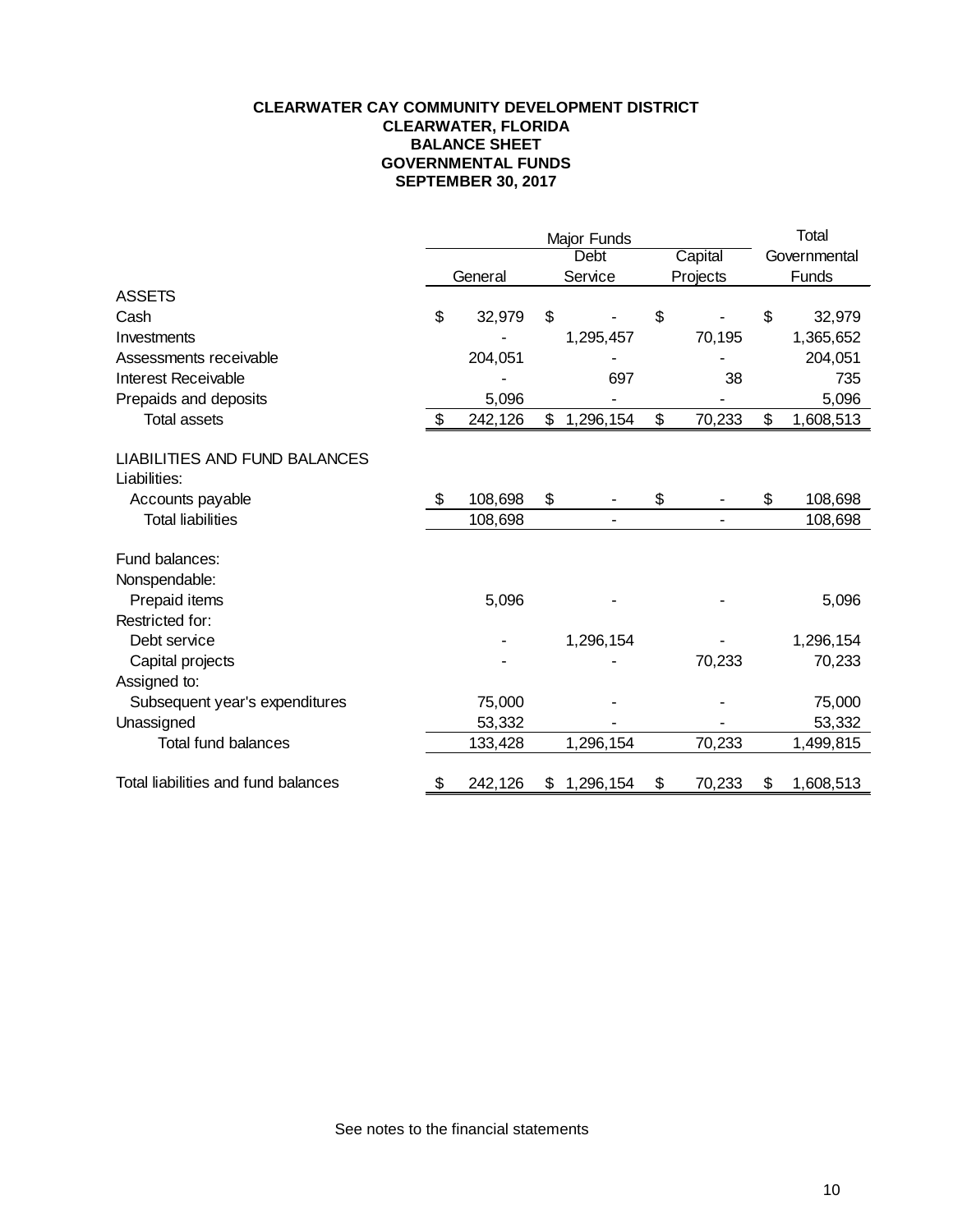## **CLEARWATER CAY COMMUNITY DEVELOPMENT DISTRICT CLEARWATER, FLORIDA RECONCILIATION OF THE BALANCE SHEET – GOVERNMENTAL FUNDS TO THE STATEMENT OF NET POSITION SEPTEMBER 30, 2017**

| Total fund balances - governmental funds                                                                                                                                                                                                                                                                                      | \$. | 1,499,815                 |
|-------------------------------------------------------------------------------------------------------------------------------------------------------------------------------------------------------------------------------------------------------------------------------------------------------------------------------|-----|---------------------------|
| Amounts reported for governmental activities in the statement of net<br>position are different because:                                                                                                                                                                                                                       |     |                           |
| Capital assets used in governmental activities are not financial<br>resources and, therefore, are not reported as assets in the<br>governmental funds. The statement of net position includes those<br>capital assets in the net position of the government as a whole.<br>Cost of capital assets<br>Accumulated depreciation |     | 33,214,744<br>(3,714,117) |
| Liabilities not due and payable from current available resources<br>are not reported as liabilities in the governmental fund statements.<br>All liabilities, both current and long-term, are reported in the<br>government-wide financial statements.                                                                         |     |                           |
| Bonds payable                                                                                                                                                                                                                                                                                                                 |     | (13,900,000)              |
| Unamortized bond issuance discount                                                                                                                                                                                                                                                                                            |     | 107,630                   |
| Net position of governmental activities                                                                                                                                                                                                                                                                                       |     | \$17,208,072              |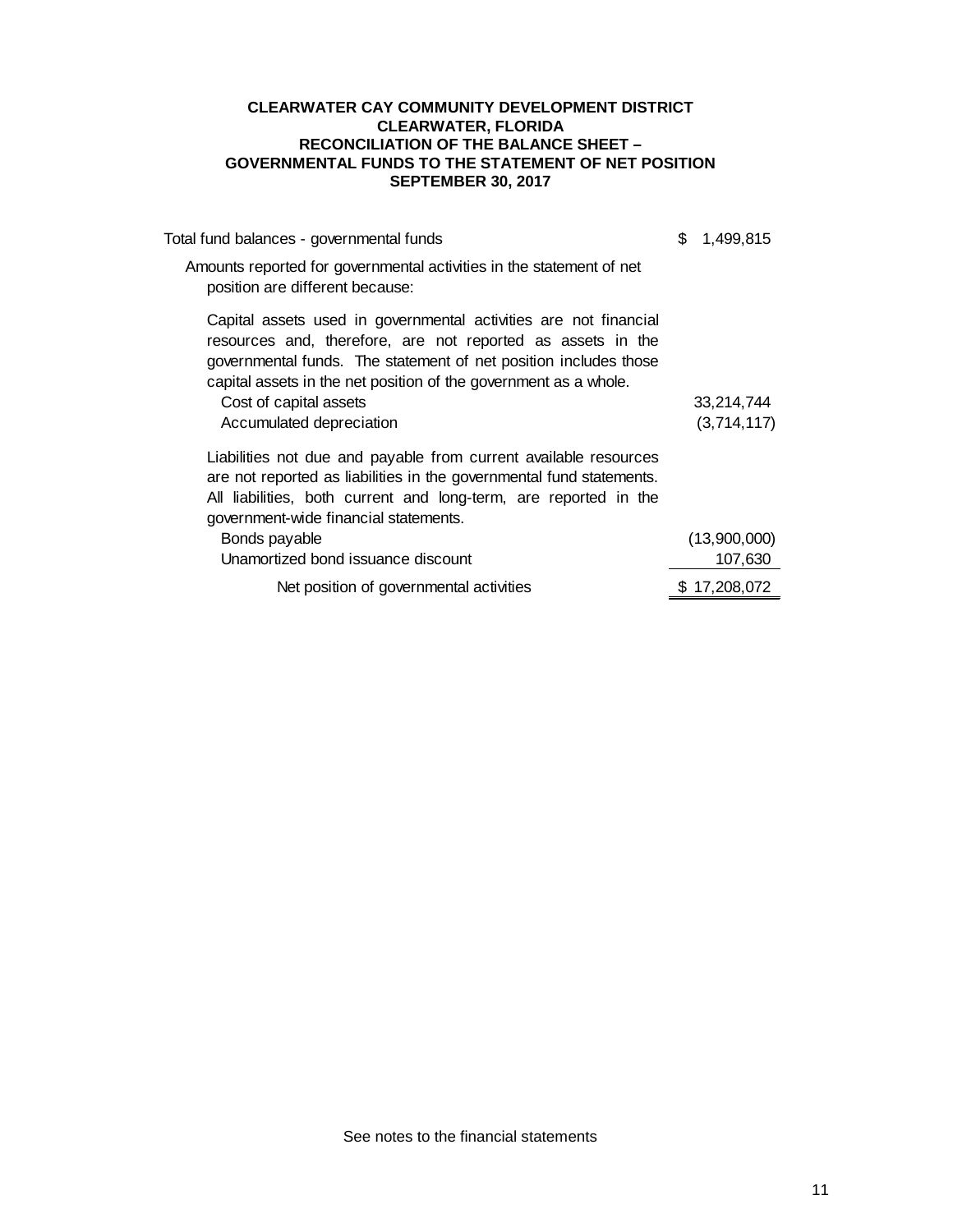## **CLEARWATER CAY COMMUNITY DEVELOPMENT DISTRICT CLEARWATER, FLORIDA STATEMENT OF REVENUES, EXPENDITURES, AND CHANGES IN FUND BALANCES GOVERNMENTAL FUNDS FOR THE FISCAL YEAR ENDED SEPTEMBER 30, 2017**

|                                      | Major Funds |           |                |               |    | Total          |    |              |
|--------------------------------------|-------------|-----------|----------------|---------------|----|----------------|----|--------------|
|                                      |             |           | Debt           |               |    | Capital        |    | Governmental |
|                                      |             | General   |                | Service       |    | Projects       |    | Funds        |
| <b>REVENUES</b>                      |             |           |                |               |    |                |    |              |
| Assessment revenue                   | \$          | 494,534   | $\mathfrak{S}$ | 585,001       | \$ |                | \$ | 1,079,535    |
| Miscellaneous                        |             | 407       |                |               |    |                |    | 407          |
| Interest income                      |             |           |                | 9,944         |    | 287            |    | 10,231       |
| <b>Total revenues</b>                |             | 494,941   |                | 594,945       |    | 287            |    | 1,090,173    |
| <b>EXPENDITURES</b>                  |             |           |                |               |    |                |    |              |
| Current:                             |             |           |                |               |    |                |    |              |
| General government                   |             | 439,414   |                | 232,124       |    |                |    | 671,538      |
| Maintenance and operations           |             | 78,000    |                |               |    |                |    | 78,000       |
| <b>Total expenditures</b>            |             | 517,414   |                | 232,124       |    |                |    | 749,538      |
| Excess (deficiency) of revenues      |             |           |                |               |    |                |    |              |
| over (under) expenditures            |             | (22, 473) |                | 362,821       |    | 287            |    | 340,635      |
| OTHER FINANCING SOURCES (USES)       |             |           |                |               |    |                |    |              |
| Interfund transfers                  |             | 48,099    |                | (48,099)      |    | ۰              |    |              |
| Total other financing sources (uses) |             | 48,099    |                | (48,099)      |    |                |    |              |
| <b>SPECIAL ITEMS</b>                 |             |           |                |               |    |                |    |              |
| Proceeds from SPE from sale of land  |             |           |                | 5,584,178     |    |                |    | 5,584,178    |
| Gain on the cancellation of debt     |             |           |                | 4,636,288     |    |                |    | 4,636,288    |
| Total special items                  |             | ٠         |                | 10,220,466    |    | $\blacksquare$ |    | 10,220,466   |
| Net change in fund balances          |             | 25,626    |                | 10,535,188    |    | 287            |    | 10,561,101   |
| Fund balances - beginning            |             | 107,802   |                | (9, 239, 034) |    | 69,946         |    | (9,061,286)  |
| Fund balances - ending               | \$          | 133,428   | \$             | 1,296,154     | \$ | 70,233         | \$ | 1,499,815    |

See notes to the financial statements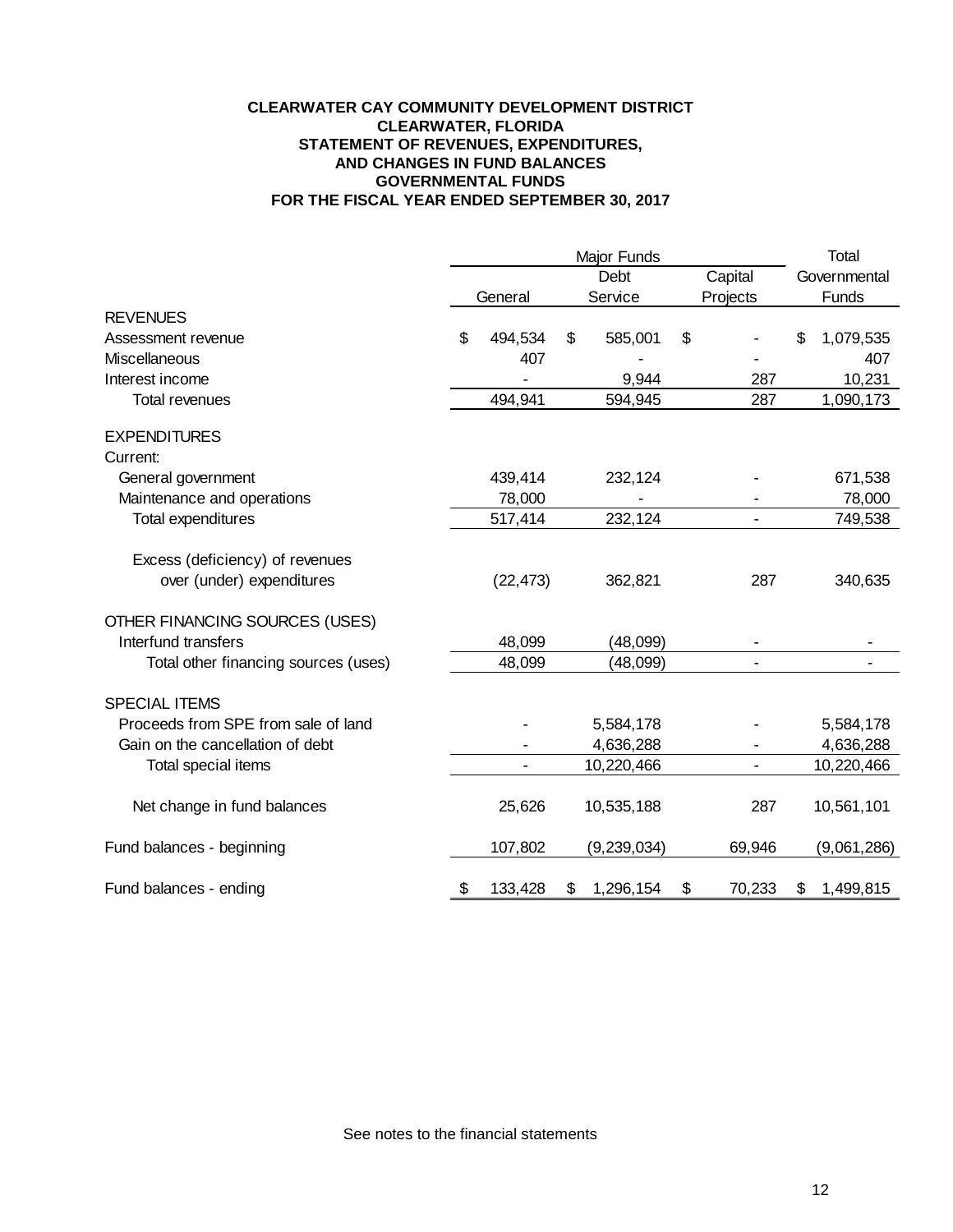## **CLEARWATER CAY COMMUNITY DEVELOPMENT DISTRICT CLEARWATER, FLORIDA RECONCILIATION OF THE STATEMENT OF REVENUES, EXPENDITURES AND CHANGES IN FUND BALANCES OF GOVERNMENTAL FUNDS TO THE STATEMENT OF ACTIVITIES FOR THE FISCAL YEAR ENDED SEPTEMBER 30, 2017**

| Net change in fund balances - total governmental funds                                                                                                                                                                                               | \$10,561,101 |
|------------------------------------------------------------------------------------------------------------------------------------------------------------------------------------------------------------------------------------------------------|--------------|
| Amounts reported for governmental activities in the statement of activities<br>are different because:                                                                                                                                                |              |
| Depreciation of capital assets is not recognized in the governmental<br>fund statements but is reported as an expense in the statement of<br>activities.                                                                                             | (337, 647)   |
| Amortization of Bond discounts is not recognized in the governmental<br>fund financial statements, but is reported as an expense in the<br>statement of activities.                                                                                  | (5,640)      |
| The gain on the cancellation of debt that was only recorded on the<br>government-wide finacncial statements is not recognized in the<br>governmental fund financial statements, but is reported as a special<br>item in the statement of activities. |              |
|                                                                                                                                                                                                                                                      | 8,942,912    |
| Change in net position of governmental activities                                                                                                                                                                                                    | \$19,160,726 |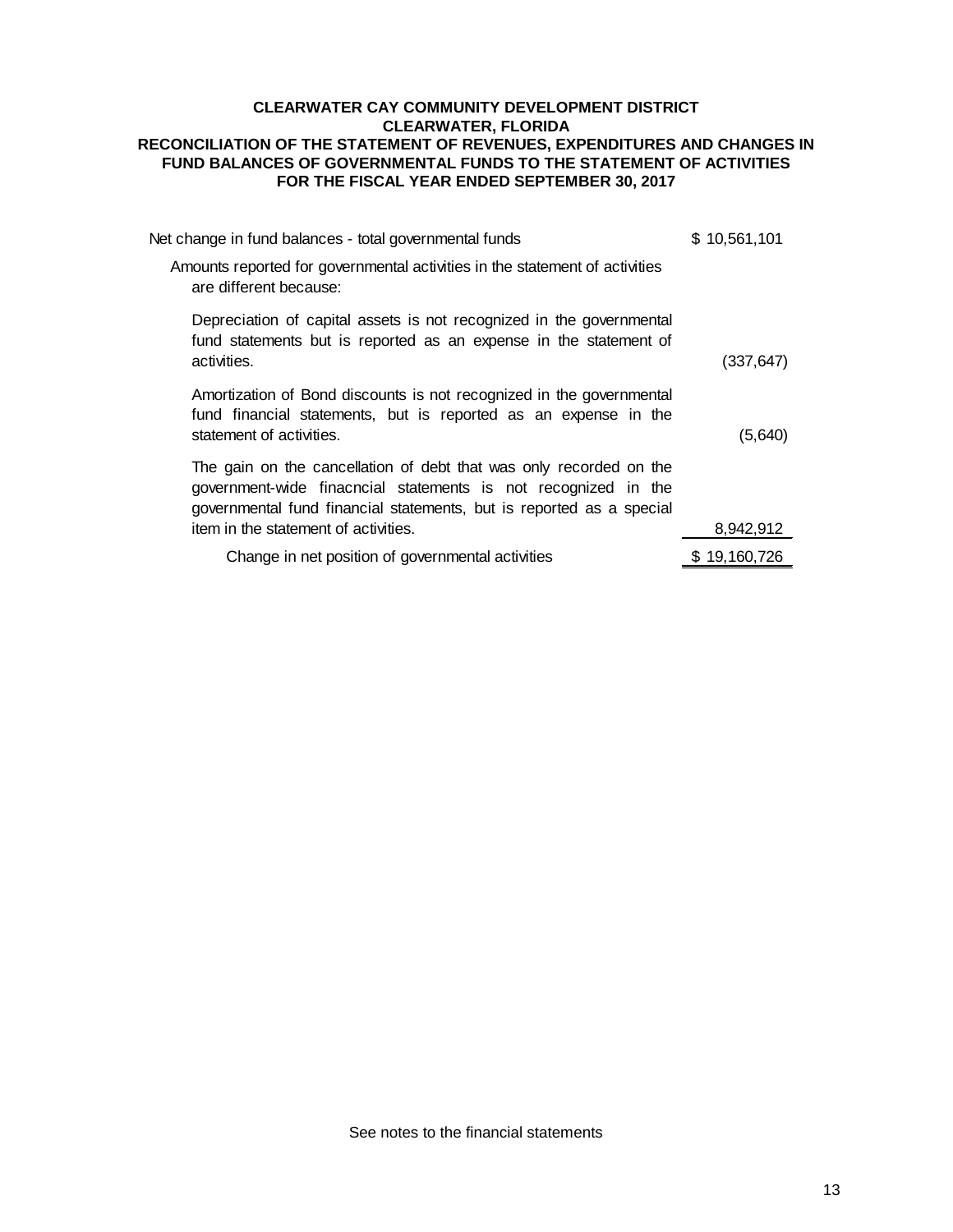# **CLEARWATER CAY COMMUNITY DEVELOPMENT DISTRICT CLEARWATER, FLORIDA NOTES TO FINANCIAL STATEMENTS**

# **NOTE 1 – NATURE OF ORGANIZATION AND REPORTING ENTITY**

Clearwater Cay Community Development District ("District") was established by Ordinance No. 7515-05, adopted by Clearwater, Florida on September 15, 2005 and created pursuant to the Uniform Community Development District Act of 1980, otherwise known as Chapter 190, Florida Statutes. The Act provides among other things, the power to manage basic services for community development, power to borrow money and issue bonds, and to levy and assess non-ad valorem assessments for the financing and delivery of capital infrastructure.

The District was established for the purposes of financing and managing the acquisition, construction, maintenance and operation of a portion of the infrastructure necessary for community development within the District.

The District is governed by the Board of Supervisors ("Board"), which is composed of five members. The Supervisors are elected by the owners of the property within the District. The Board exercises all powers granted to the District pursuant to Chapter 190, Florida Statutes. At September 30th, 2017, the Board Members are comprised of 3 Residents, 1 former Resident and 1 is affiliated with the Commercial Property Owner.

The Board has the final responsibility for:

- 1. Assessing and levying assessments.
- 2. Approving budgets.
- 3. Exercising control over facilities and properties.
- 4. Controlling the use of funds generated by the District.<br>5. Approving the hiring and firing of key personnel.
- Approving the hiring and firing of key personnel.
- 6. Financing improvements.

The financial statements were prepared in accordance with Governmental Accounting Standards Board ("GASB") Statements. Under the provisions of those standards, the financial reporting entity consists of the primary government, organizations for which the District is considered to be financially accountable and other organizations for which the nature and significance of their relationship with the District are such that, if excluded, the financial statements of the District would be considered incomplete or misleading. Blended component units, although legally separate entities, are, in substance, part of the government's operations.

### **Blended Component Unit**

The Special Purpose Entity Clearwater Cay Holdings, LLC ("SPE") was formed for the purpose of taking ownership of all foreclosed property ("Property") for the benefit of the bondholders. The SPE owns, manages, maintains, and will sell and/or dispose of the Property for the benefit of the District. The activities of the SPE have not been included in the District's financial statements.

# **NOTE 2 – SUMMARY OF SIGNIFICANT ACCOUNTING POLICIES**

### **Government-Wide and Fund Financial Statements**

The basic financial statements include both government-wide and fund financial statements.

The government-wide financial statements (i.e., the statement of net position and the statement of activities) report information on all of the non-fiduciary activities of the primary government. For the most part, the effect of interfund activity has been removed from these statements.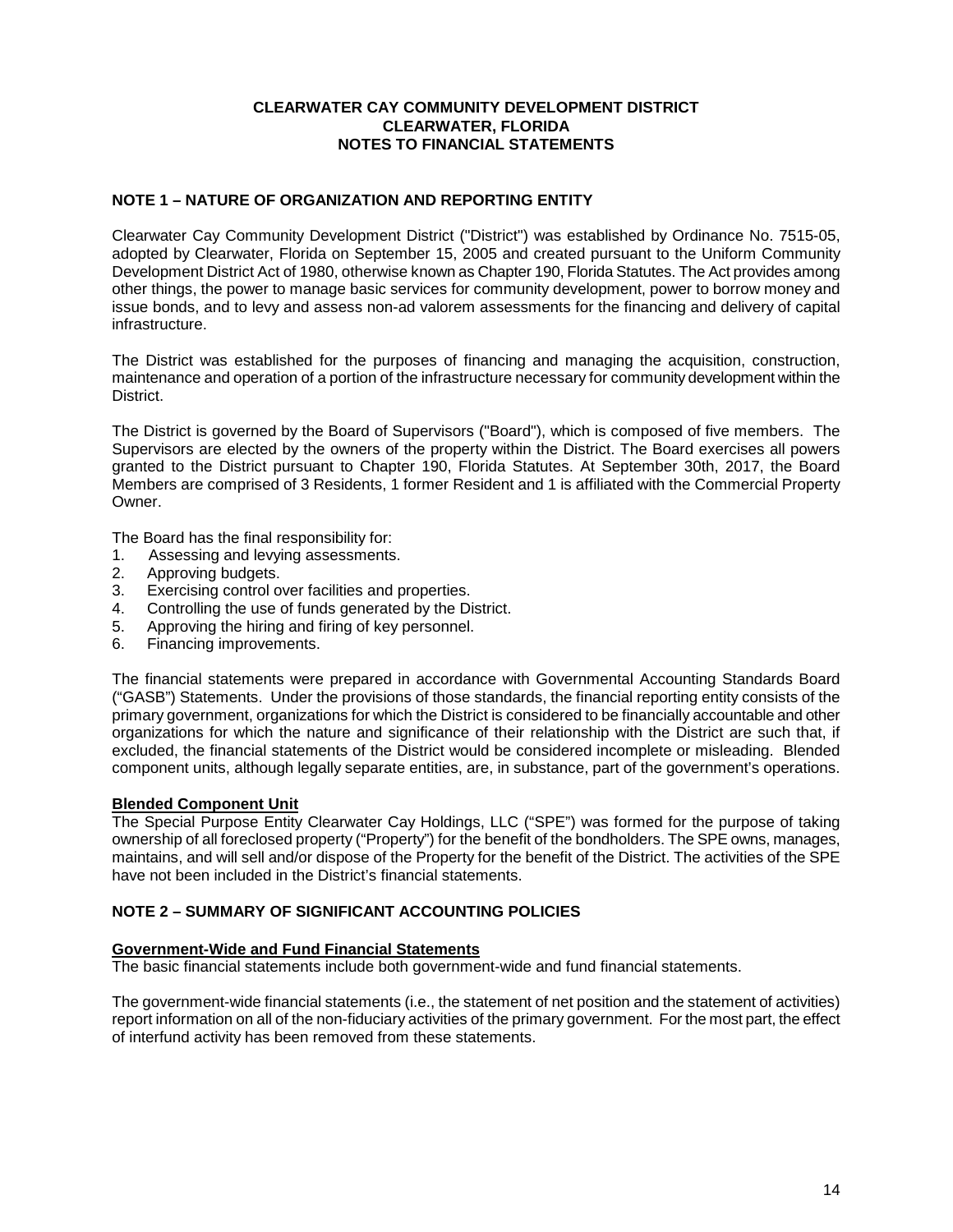## **Government-Wide and Fund Financial Statements (Continued)**

The statement of activities demonstrates the degree to which the direct expenses of a given function or segment is offset by program revenues. *Direct expenses* are those that are clearly identifiable with a specific function or segment. *Program revenues* include 1) charges to customers who purchase, use or directly benefit from goods, services or privileges provided by a given function or segment. Operating-type special assessments for maintenance and debt service are treated as charges for services and 2) grants and contributions that are restricted to meeting the operational or capital requirements of a particular function or segment. Other items not included among program revenues are reported instead as *general revenues*.

### **Measurement Focus, Basis of Accounting and Financial Statement Presentation**

The government-wide financial statements are reported using the *economic resources measurement* focus and the *accrual basis of accounting*. Revenues are recorded when earned and expenses are recorded when a liability is incurred, regardless of the timing of related cash flows. Assessments are recognized as revenues in the year for which they are levied. Grants and similar items are to be recognized as revenue as soon as all eligibility requirements imposed by the provider have been met.

Governmental fund financial statements are reported using the *current financial resources measurement focus* and the *modified accrual basis of accounting*. Revenues are recognized as soon as they are both measurable and available. Revenues are considered to be *available* when they are collectible within the current period or soon enough thereafter to pay liabilities of the current period. For this purpose, the government considers revenues to be available if they are collected within 60 days of the end of the current fiscal period. Expenditures are recorded when a liability is incurred, as under accrual accounting; however, debt service expenditures are recorded only when payment is due.

## **Assessments**

Assessments are non-ad valorem assessments on all assessable property within the District. Assessments are levied to pay for the operations and maintenance and debt service of the District. The fiscal year for which annual assessments are levied begins on October 1 and, if collected using the Uniform Method of Collection, with discounts available for payments through February 28 and become delinquent on April 1. Alternatively, the District adopts a resolution providing for the collection dates and directly collects the assessments.

Assessments and interest associated with the current fiscal period are considered to be susceptible to accrual and so have been recognized as revenues of the current fiscal period. The portion of assessments receivable due within the current fiscal period is considered to be susceptible to accrual as revenue of the current period.

The District reports the following major governmental funds:

# General Fund

The general fund is the general operating fund of the District. It is used to account for all financial resources except those required to be accounted for in another fund.

# Debt Service Fund

The debt service fund is used to account for the accumulation of resources for the annual payment of principal and interest on long-term debt.

### Capital Projects Fund

This fund accounts for the financial resources to be used for the acquisition or construction of major infrastructure within the District.

As a general rule, the effect of interfund activity has been eliminated from the government-wide financial statements.

When both restricted and unrestricted resources are available for use, it is the District's policy to use restricted resources first for qualifying expenditures, then unrestricted resources as they are needed.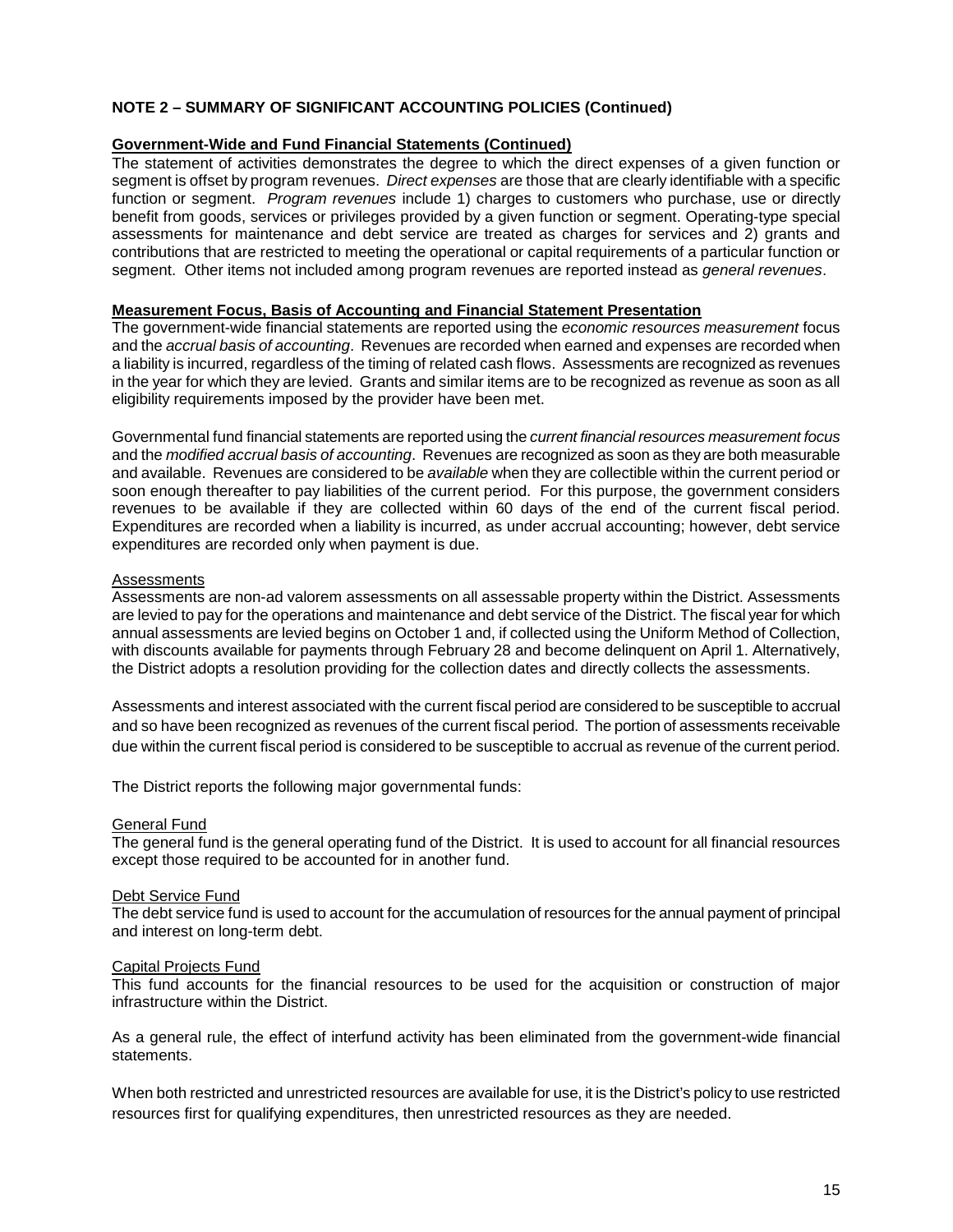## **Assets, Liabilities and Net Position or Equity**

#### Restricted Assets

These assets represent cash and investments set aside pursuant to Bond covenants or other contractual restrictions.

#### Deposits and Investments

The District's cash on hand and demand deposits are considered to be cash and cash equivalents.

The District has elected to proceed under the Alternative Investment Guidelines as set forth in Section 218.415 (17) Florida Statutes. The District may invest any surplus public funds in the following:

- a) The Local Government Surplus Trust Funds, or any intergovernmental investment pool authorized pursuant to the Florida Interlocal Cooperation Act;
- b) Securities and Exchange Commission registered money market funds with the highest credit quality rating from a nationally recognized rating agency;
- c) Interest bearing time deposits or savings accounts in qualified public depositories;
- d) Direct obligations of the U.S. Treasury.

Securities listed in paragraph c and d shall be invested to provide sufficient liquidity to pay obligations as they come due. In addition, surplus funds may be deposited into certificates of deposit which are insured and any unspent Bond proceeds are required to be held in investments as specified in the Bond Indenture.

The District records all interest revenue related to investment activities in the respective funds. Investments are measured at amortized cost or reported at fair value as required by generally accepted accounting principles.

### Prepaid Items

Certain payments to vendors reflect costs applicable to future accounting periods and are recorded as prepaid items in both government-wide and fund financial statements.

### Capital Assets

Capital assets which include property, plant and equipment, and infrastructure assets (e.g., roads, sidewalks and similar items) are reported in the government activities columns in the government-wide financial statements. Capital assets are defined by the government as assets with an initial, individual cost of more than \$5,000 (amount not rounded) and an estimated useful life in excess of two years. Such assets are recorded at historical cost or estimated historical cost if purchased or constructed. Donated capital assets are recorded at estimated fair market value at the date of donation.

The costs of normal maintenance and repairs that do not add to the value of the asset or materially extend assets lives are not capitalized. Major outlays for capital assets and improvements are capitalized as projects are constructed.

Property, plant and equipment of the District are depreciated using the straight-line method over the following estimated useful lives:

| Assets                    | Years |
|---------------------------|-------|
| Stormwater and wastewater | 25    |
| Roadways                  | 25    |
| Parking and sidewalks     | 15    |

In the governmental fund financial statements, amounts incurred for the acquisition of capital assets are reported as fund expenditures. Depreciation expense is not reported in the governmental fund financial statements.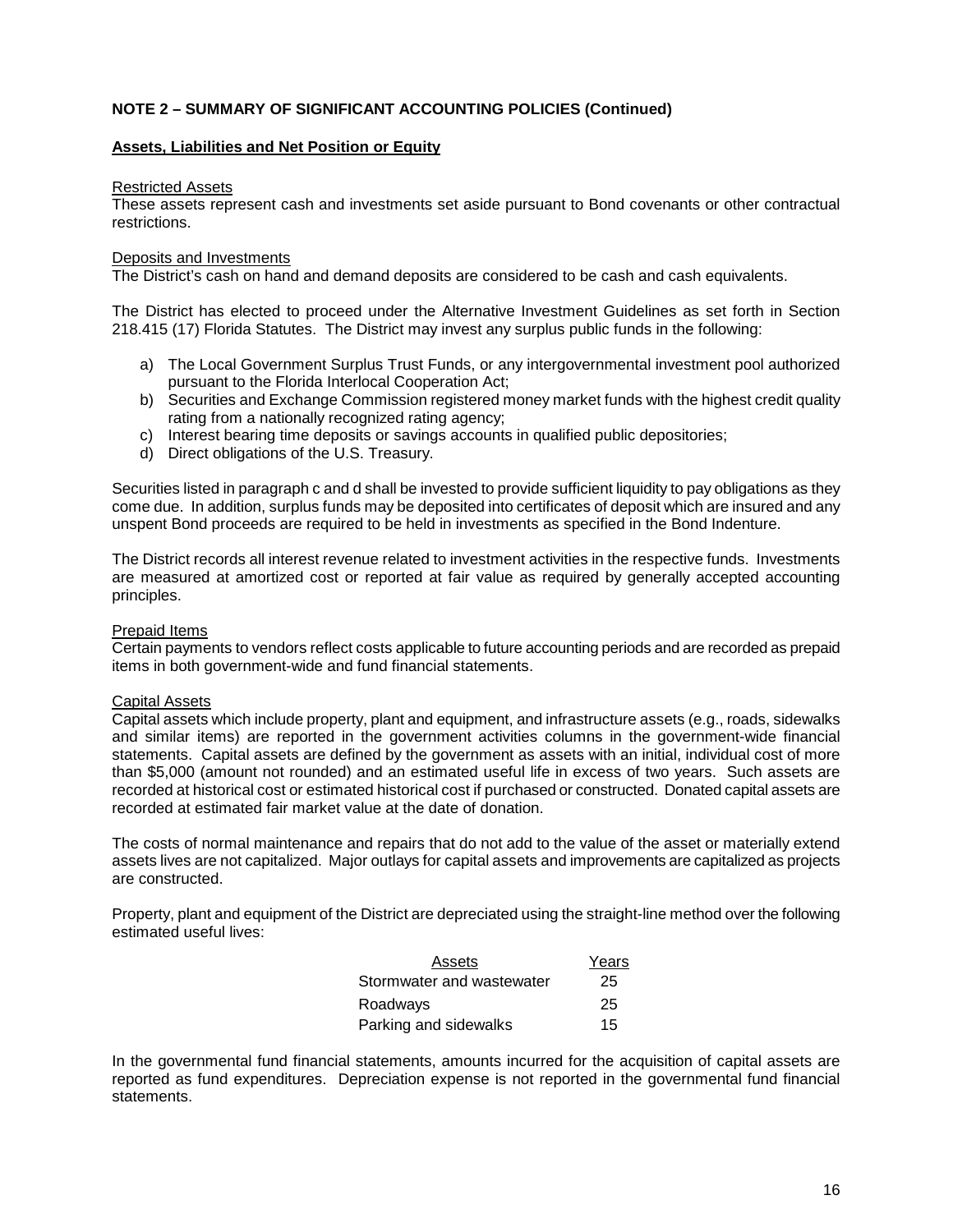## **Assets, Liabilities and Net Position or Equity**

#### Unearned Revenue

Governmental funds report unearned revenue in connection with resources that have been received, but not yet earned.

#### Long-Term Obligations

In the government-wide financial statements long-term debt and other long-term obligations are reported as liabilities in the statement of net position. Bond premiums and discounts are deferred and amortized ratably over the life of the Bonds. Bonds payable are reported net of applicable premiums or discounts. Bond issuance costs are expensed when incurred.

In the fund financial statements, governmental fund types recognize premiums and discounts, as well as issuance costs, during the current period. The face amount of debt issued is reported as other financing sources. Premiums received on debt issuances are reported as other financing sources while discounts on debt issuances are reported as other financing uses. Issuance costs, whether or not withheld from the actual debt proceeds received, are reported as debt service expenditures.

#### Deferred Outflows/Inflows of Resources

Deferred outflows of resources represent a consumption of net position that applies to future reporting period(s). For example, the District would record deferred outflows of resources on the statement of net position related to debit amounts resulting from current and advance refundings resulting in the defeasance of debt (i.e. when there are differences between the reacquisition price and the net carrying amount of the old debt).

Deferred inflows of resources represent an acquisition of net position that applies to future reporting period(s). For example, when an asset is recorded in the governmental fund financial statements, but the revenue is unavailable, the District reports a deferred inflow of resources on the balance sheet until such times as the revenue becomes available.

### Fund Equity/Net Position

In the fund financial statements, governmental funds report non spendable and restricted fund balance for amounts that are not available for appropriation or are legally restricted by outside parties for use for a specific purpose. Assignments of fund balance represent tentative management plans that are subject to change.

The District can establish limitations on the use of fund balance as follows:

Committed fund balance – Amounts that can be used only for the specific purposes determined by a formal action (resolution) of the Board of Supervisors. Commitments may be changed or lifted only by the Board of Supervisors taking the same formal action (resolution) that imposed the constraint originally. Resources accumulated pursuant to stabilization arrangements sometimes are reported in this category.

Assigned fund balance – Includes spendable fund balance amounts that are intended to be used for specific purposes that are neither considered restricted nor committed. The Board may also assign fund balance as it does when appropriating fund balance to cover differences in estimated revenue and appropriations in the subsequent year's appropriated budget. Assignments are generally temporary and normally the same formal action need not be taken to remove the assignment.

The District first uses committed fund balance, followed by assigned fund balance and then unassigned fund balance when expenditures are incurred for purposes for which amounts in any of the unrestricted fund balance classifications could be used.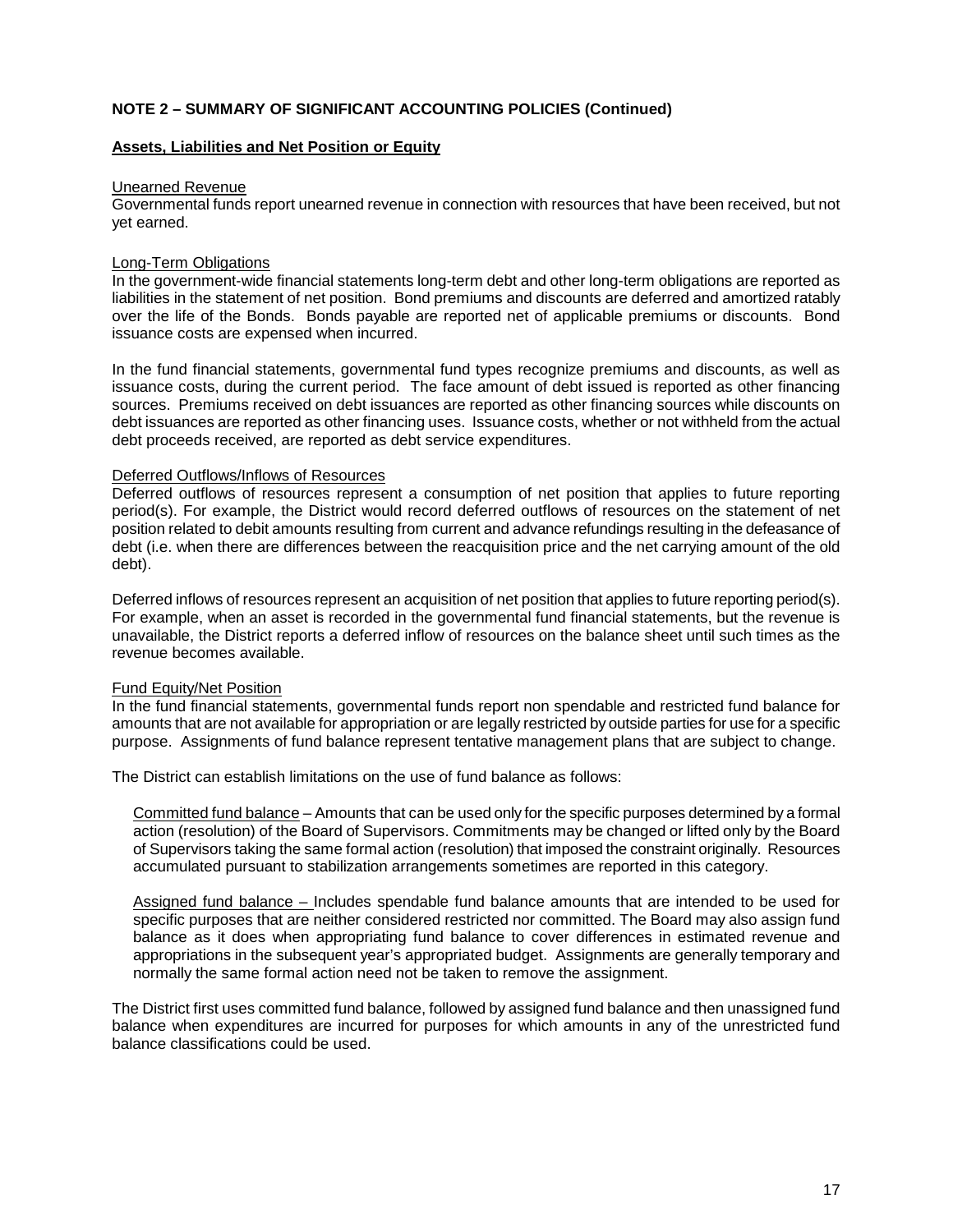## **Assets, Liabilities and Net Position or Equity (Continued)**

### Fund Equity/Net Position (Continued)

Net position is the difference between assets and deferred outflows of resources less liabilities and deferred inflows of resources. Net position in the government-wide financial statements are categorized as net investment in capital assets, restricted or unrestricted. Net investment in capital assets represents net position related to infrastructure and property, plant and equipment. Restricted net position represents the assets restricted by the District's Bond covenants or other contractual restrictions. Unrestricted net position consists of the net position not meeting the definition of either of the other two components.

### **Other Disclosures**

### Use of Estimates

The preparation of financial statements in conformity with generally accepted accounting principles requires management to make estimates and assumptions that affect the reported amounts of assets and liabilities, and disclosure of contingent assets and liabilities at the date of the financial statements, and the reported amounts of revenues and expenditures during the reporting period. Actual results could differ from those estimates.

## **NOTE 3 – BUDGETARY INFORMATION**

The District is required to establish a budgetary system and an approved Annual Budget. Annual Budgets are adopted on a basis consistent with generally accepted accounting principles for the general fund. All annual appropriations lapse at fiscal year-end.

The District follows these procedures in establishing the budgetary data reflected in the financial statements.

- a) Each year the District Manager submits to the District Board a proposed operating budget for the fiscal year commencing the following October 1.
- b) Public hearings are conducted to obtain public comments.
- c) Prior to October 1, the budget is legally adopted by the District Board.
- d) All budget changes must be approved by the District Board.
- e) The budgets are adopted on a basis consistent with generally accepted accounting principles.
- f) Unused appropriation for annually budgeted funds lapse at the end of the year.

## **NOTE 4 – DEPOSITS AND INVESTMENTS**

### **Deposits**

The District's cash balances were entirely covered by federal depository insurance or by a collateral pool pledged to the State Treasurer. Florida Statutes Chapter 280, "Florida Security for Public Deposits Act", requires all qualified depositories to deposit with the Treasurer or another banking institution eligible collateral equal to various percentages of the average daily balance for each month of all public deposits in excess of any applicable deposit insurance held. The percentage of eligible collateral (generally, U.S. Governmental and agency securities, state or local government debt, or corporate bonds) to public deposits is dependent upon the depository's financial history and its compliance with Chapter 280. In the event of a failure of a qualified public depository, the remaining public depositories would be responsible for covering any resulting losses.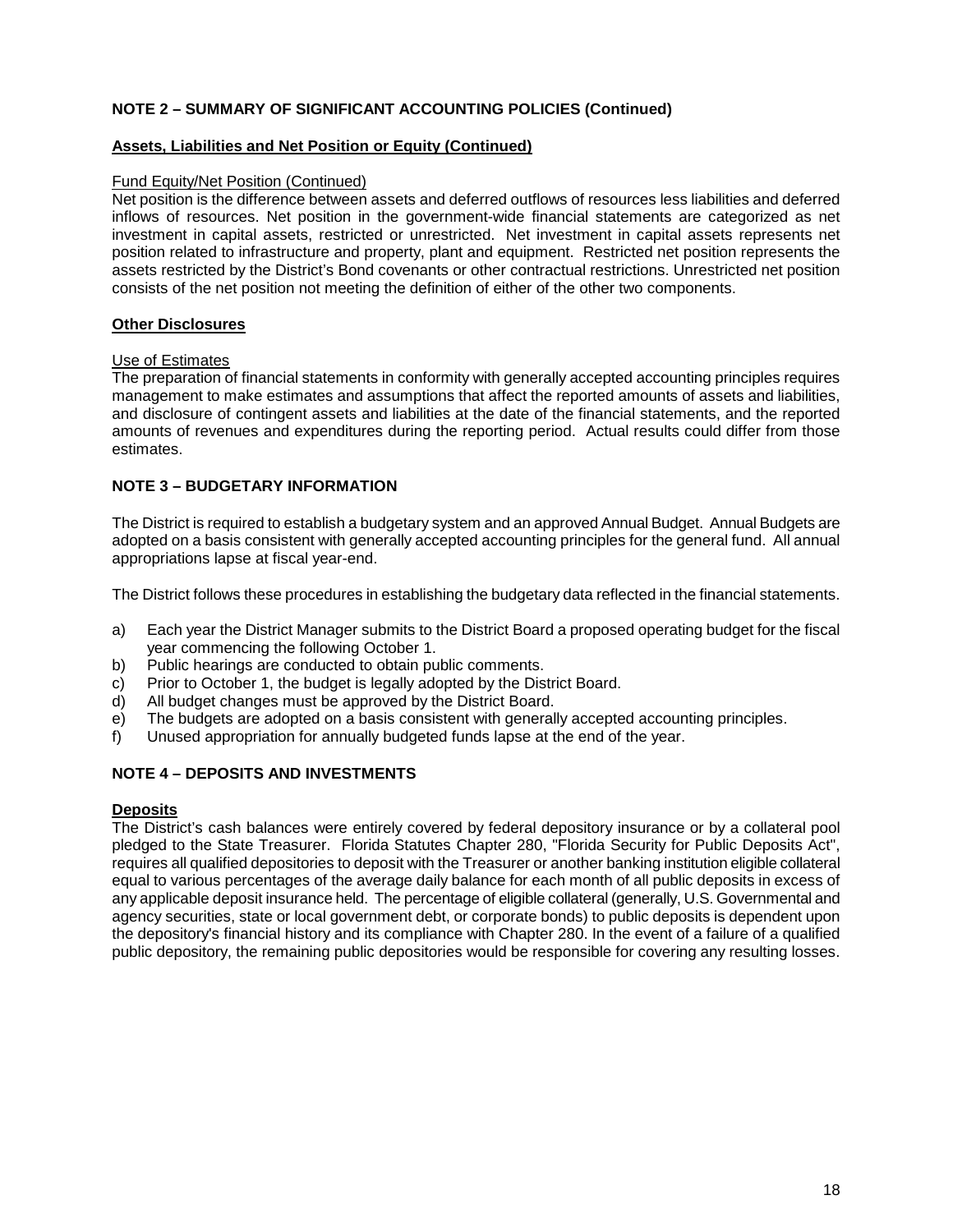# **NOTE 4 – DEPOSITS AND INVESTMENTS (Continued)**

### **Investments**

The District's investments were held as follows at September 30, 2017:

|                                      | <b>Amortized Cost</b> |           | Credit Risk | <b>Maturities</b> |
|--------------------------------------|-----------------------|-----------|-------------|-------------------|
| <b>Fidelity Government Portfolio</b> |                       |           |             |                   |
| Class III                            |                       | 1,365,652 | N/A         | N/A               |
| Total Investments                    |                       | 1,365,652 |             |                   |

*Credit risk –* For investments, credit risk is generally the risk that an issuer of an investment will not fulfill its obligation to the holder of the investment. This is measured by the assignment of a rating by a nationally recognized statistical rating organization. Investment ratings by investment type are included in the preceding summary of investments.

*Concentration risk –* The District places no limit on the amount the District may invest in any one issuer.

*Interest rate risk –* The District does not have a formal policy that limits investment maturities as a means of managing exposure to fair value losses arising from increasing interest rates.

However, the Bond Indenture limits the type of investments held using unspent proceeds.

*Fair Value Measurement –* When applicable, the District measures and records its investments using fair value measurement guidelines established in accordance with GASB Statements. The framework for measuring fair value provides a fair value hierarchy that prioritizes the inputs to valuation techniques.

These guidelines recognize a three-tiered fair value hierarchy, in order of highest priority, as follows:

- *Level 1:* Investments whose values are based on unadjusted quoted prices for identical investments in active markets that the District has the ability to access;
- *Level 2:* Investments whose inputs other than quoted market prices are observable either directly or indirectly; and,
- *Level 3:* Investments whose inputs are unobservable.

The fair value measurement level within the fair value hierarchy is based on the lowest level of any input that is significant to the entire fair value measurement. Valuation techniques used should maximize the use of observable inputs and minimize the use of unobservable inputs.

Money market investments that have a maturity at the time of purchase of one year or less and are held by governments other than external investment pools should be measured at amortized cost. Accordingly, the District's investments have been reported at amortized cost above.

### **NOTE 5 – INTERFUND TRANSFERS**

Interfund transfers for the fiscal year ended September 30, 2017 were as follows:

|                   |    | Transfer In              | <b>Transfer Out</b> |                          |  |
|-------------------|----|--------------------------|---------------------|--------------------------|--|
| General fund      | S  | 48.099                   |                     | $\overline{\phantom{0}}$ |  |
| Debt service fund |    | $\overline{\phantom{0}}$ |                     | 48.099                   |  |
|                   | \$ | 48.099                   |                     | 48.099                   |  |

Transfers are used to move revenues from the fund where collection occurs to the fund where funds have been reallocated for use. In the case of the District, transfers from the debt service fund to the general fund were made to pay for default expenses that were accrued in the general fund in the prior year.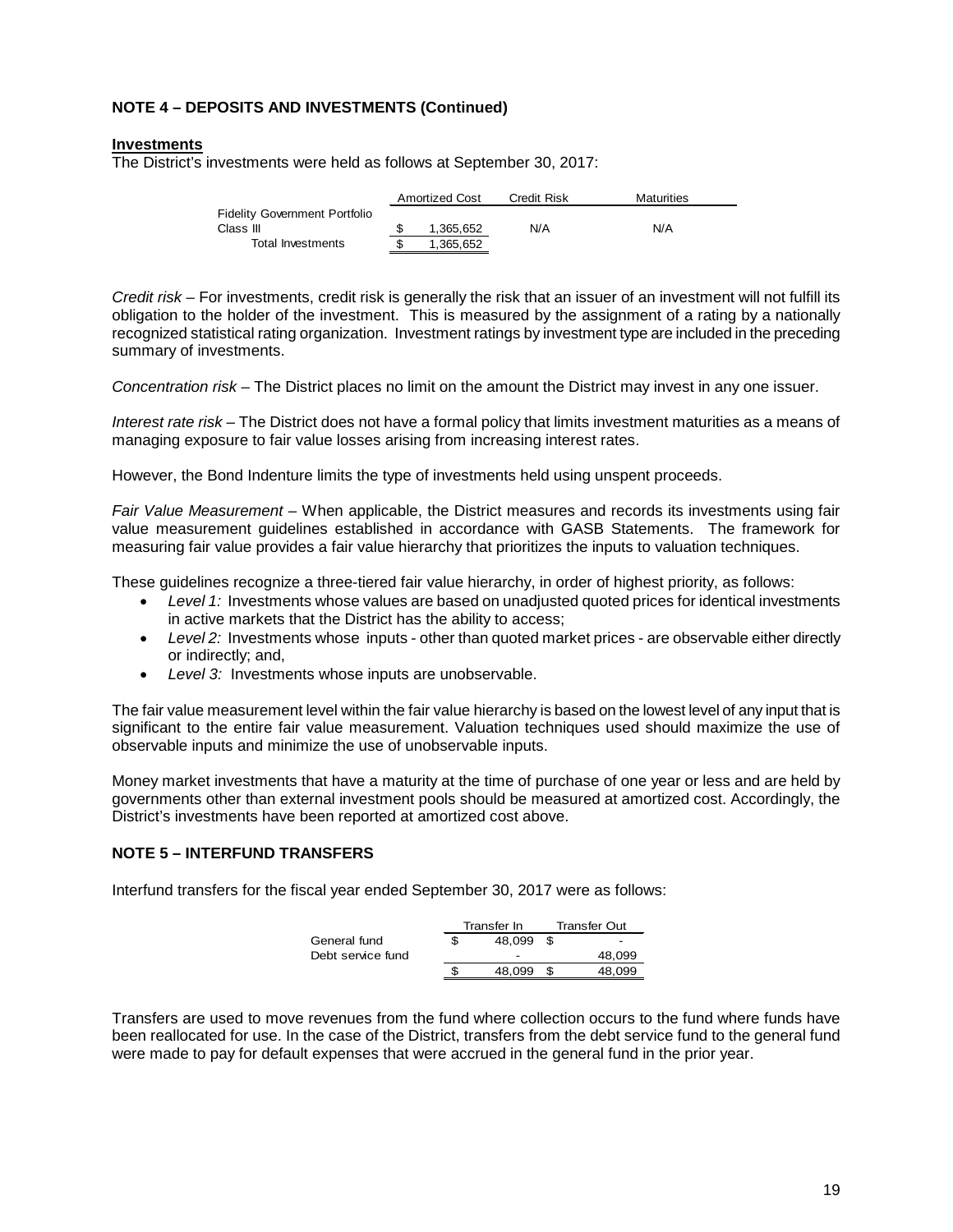## **NOTE 6 – CAPITAL ASSETS**

Capital asset activity for the fiscal year ended September 30, 2017 was as follows:

|                                              | Beginning      |                |            | Ending            |  |
|----------------------------------------------|----------------|----------------|------------|-------------------|--|
|                                              | <b>Balance</b> | Additions      | Reductions | <b>Balance</b>    |  |
| Governmental activities                      |                |                |            |                   |  |
| Capital assets, not being depreciated        |                |                |            |                   |  |
| Land                                         | 27,014,798     | \$             | \$         | 27,014,798<br>\$. |  |
| Total capital assets, not being depreciated  | 27,014,798     |                |            | 27,014,798        |  |
| Capital assets, being depreciated            |                |                |            |                   |  |
| Stormwater and wastewater                    | 1,227,695      |                |            | 1,227,695         |  |
|                                              |                |                |            |                   |  |
| Roadways                                     | 1,610,428      |                |            | 1,610,428         |  |
| Parking and sidewalks                        | 3,361,823      |                |            | 3,361,823         |  |
| Total capital assets, being depreciated      | 6,199,946      |                |            | 6,199,946         |  |
| Less accumulated depreciation for:           |                |                |            |                   |  |
| Stormwater and water systems                 | 491,080        | 49,108         |            | 540,188           |  |
| Roadways                                     | 644,170        | 64,417         |            | 708,587           |  |
| Parking and sidewalks                        | 2,241,220      | 224,122        |            | 2,465,342         |  |
| Total accumulated depreciation               | 3,376,470      | 337,647        |            | 3,714,117         |  |
|                                              |                |                |            |                   |  |
| Total capital assets, being depreciated, net | 2,823,476      | (337,647)      |            | 2,485,829         |  |
| Governmental activities capital assets       | 29,838,274     | (337,647)<br>S | \$         | 29,500,627<br>\$  |  |

Depreciation expense was charged to the maintenance and operations function.

### **NOTE 7 – LONG-TERM LIABILITIES**

On November 1, 2006 the District issued \$33,840,000 of Capital Improvement Revenue Bonds, Series 2006A due on May 1, 2037 with a fixed interest rate of 5.50%. The Bonds were issued to refund the District's outstanding Bond Anticipation Notes, Series 2005 (the "Refunded Bonds"); and pay certain costs associated with the issuance of the Bonds. Interest is to be paid semiannually on each May 1 and November 1. Principal on the Bonds is to be paid serially commencing May 1, 2008 through May 1, 2037.

The Series 2006A Bonds are subject to optional redemption at the option of the District prior to maturity, in whole or in part, on any Interest Payment Date on or after May 1, 2016 at the respective Redemption Price. The Series 2006A Bonds are subject to extraordinary mandatory redemption prior to maturity in the manner determined by the Bond Registrar if certain events occurred as outlined in the Bond Indenture.

The Bond Indenture established a debt service reserve requirement as well as other restrictions and requirements relating principally to the use of proceeds to pay for the infrastructure improvements and the procedures to be followed by the District on assessments to property owners. The District agrees to levy special assessments in annual amounts adequate to provide payment of debt service and to meet the reserve requirements. The District was not in compliance with the requirements at September 30, 2017.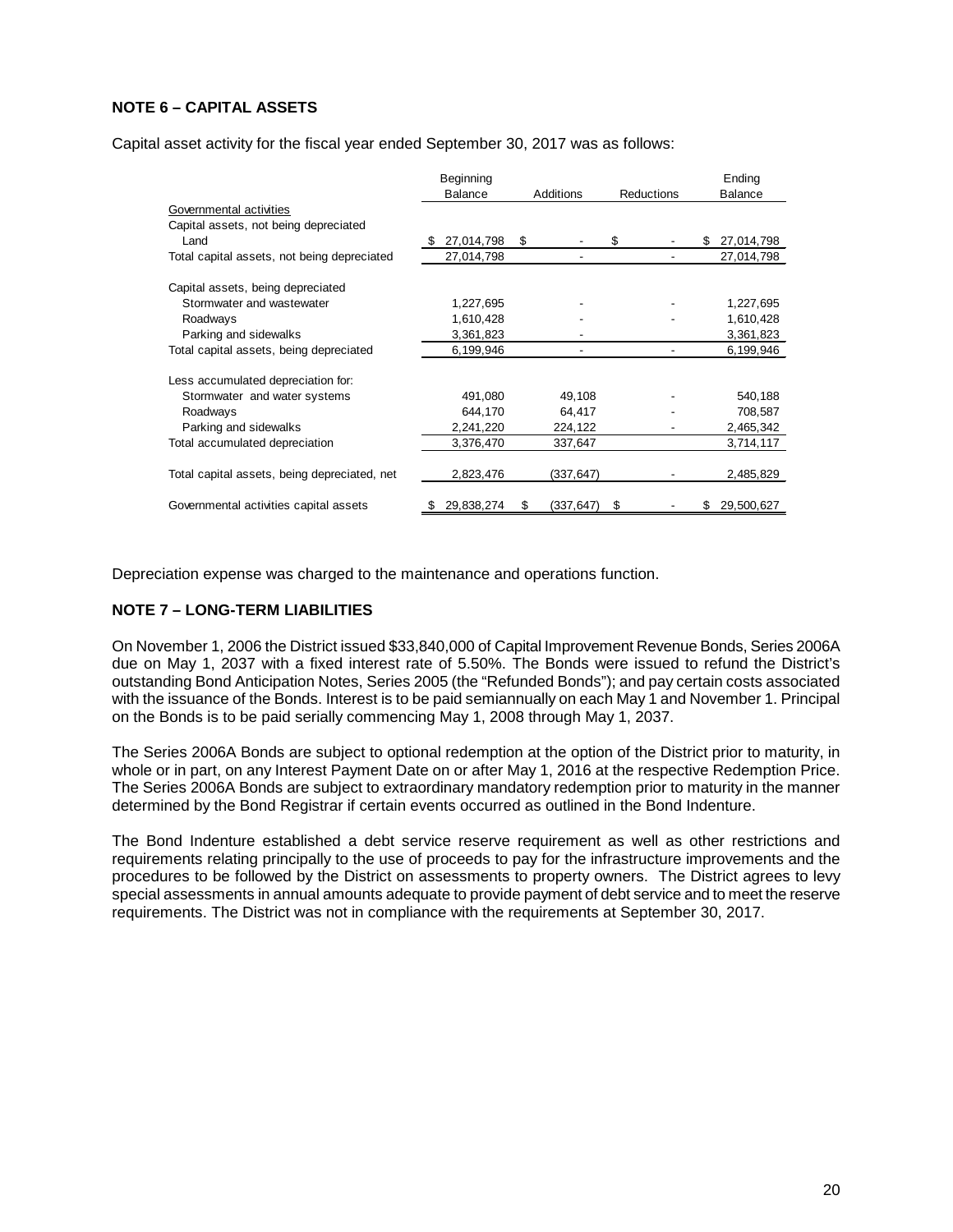# **NOTE 7 – LONG-TERM LIABILITIES (Continued)**

As a result of a continued lack of funding, the District initiated foreclosure proceedings which were settled in a prior year. In June 2012, a Special Purpose Entity (SPE) was formed for the purpose of taking ownership of all foreclosed property for the benefit of the bondholders. On December 8, 2016 the SPE sold foreclosed property for \$6,450,000. On February 24, 2017, the District made a partial payment of delinquent interest of \$7,020,750. Also during fiscal year 2017, \$11,630,000 of Series 2007 bonds were cancelled.

The Bond Indenture requires that the District maintain adequate funds in the reserve account to meet the debt service reserve requirement as defined in the Bond Indenture. The requirement has not been met for the fiscal year ended September 30, 2017. In addition the District has not collected debt service assessments sufficient enough to provide payment of its semi-annual debt service. As a result, these payments have not been made in a timely manner. In addition, no current year interest or principal has been paid or accrued as the Bondholders have not determined the new amortization of the Bonds subsequent to the cancellation of the Bonds.

Changes in long-term liability activity for the fiscal year ended September 30, 2017 were as follows:

|                         |         | Beginning  |           |                |            |            |                | Ending     |
|-------------------------|---------|------------|-----------|----------------|------------|------------|----------------|------------|
|                         | Balance |            | Additions |                | Reductions |            | <b>Balance</b> |            |
| Governmental activities |         |            |           |                |            |            |                |            |
| Series 2006A Bonds      |         | 25,530,000 |           | $\blacksquare$ |            | 11.630.000 |                | 13.900.000 |
| Less: issuance discount |         | 113.270    |           | -              |            | 5.640      |                | 107,630    |
| Total                   |         | 25,416,730 |           |                |            | 11.635.640 |                | 13,792,370 |

Series 2006A amortization schedule has not been included as the Bonds have not been resized.

# **NOTE 8 – MANAGEMENT COMPANY**

The District has contracted with a management company to perform management advisory services, which include financial and accounting advisory services. Certain employees of the management company also serve as officers (Board appointed non-voting positions) of the District. Under the agreement, the District compensates the management company for management, accounting, financial reporting, and other administrative costs.

# **NOTE 9 – RISK MANAGEMENT**

The District is exposed to various risks of loss related to torts; theft of, damage to, and destruction of assets; errors and omissions; and natural disasters. The District has obtained commercial insurance from independent third parties to mitigate the costs of these risks; coverage may not extend to all situations. There may be fees related to matters discussed in Note 10 that may exceed this coverage.

# **NOTE 10 – LITIGATION**

The District and other parties are involved in a legal dispute with a condominium association located within the District. The association has filed a Third Amended Compliant seeking among other things that the District be deemed dissolved and that the District and the Bondholders be required to disgorge the past assessments paid by owners within the association. Management believes, after consulting with legal counsel, that the District has valid reasonable defenses to the Plaintiff's claims, and the District intends to vigorously defend this action. As of the report date, the outcome cannot be determined and, therefore, no amounts related to this matter have been reflected in the financial statements. The Trustee has estimated a minimum of \$100,000 to \$150,000 for fees and expenses of the Trustee and its counsel in fiscal year 2017 which is not reflected in the financial statements of the District because the District disputes them. There is also a potential claim by the Bondholders that their fees and costs in defending against the claim must be paid by the District. Those fees would exceed the claims of the Trustee since the Trustee is not yet a party to the lawsuit.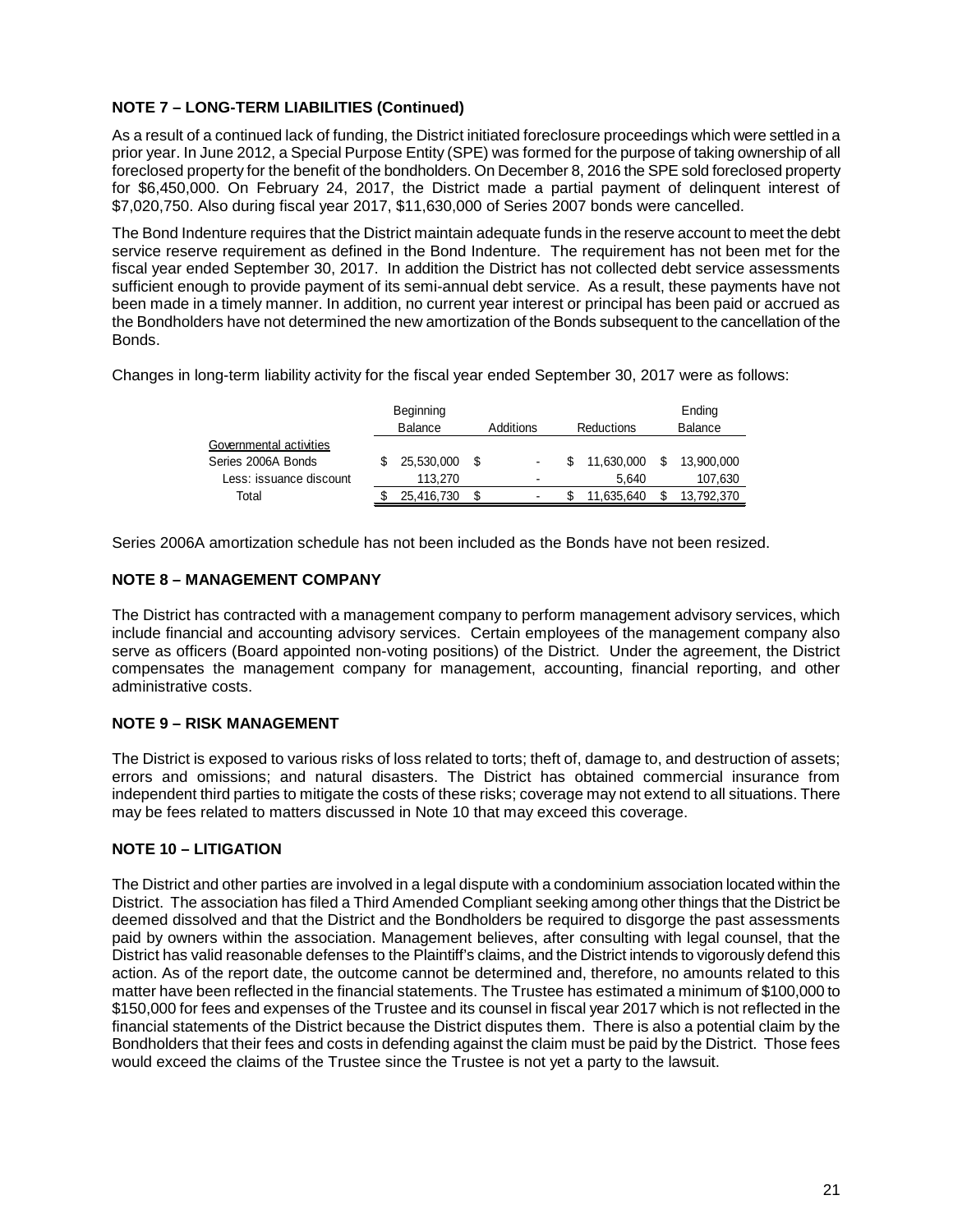# **NOTE 11 – SUBSEQUENT EVENTS**

## **Reassessment**

In fiscal year 2015, the District exchanged unimproved land for the cancellation of certain bond amounts. When the District conveyed the land no appraisal was done. As a result of the conveyance, the assessments were reduced. As part of the litigation described in Note 10 the District was required to perform an appraisal and reassessment related to the conveyance. This appraisal and reassessment was completed by the end of August 2018 and the new assessment methodology will take effect in fiscal year 2019.

### **Events of Default**

Subsequent to fiscal year end, certain scheduled debt service payments were due on the 2006A Bonds. However, no interest or principal has been paid as the Bondholders have not determined the new amortization of the Bonds subsequent to the cancellation of the Bonds.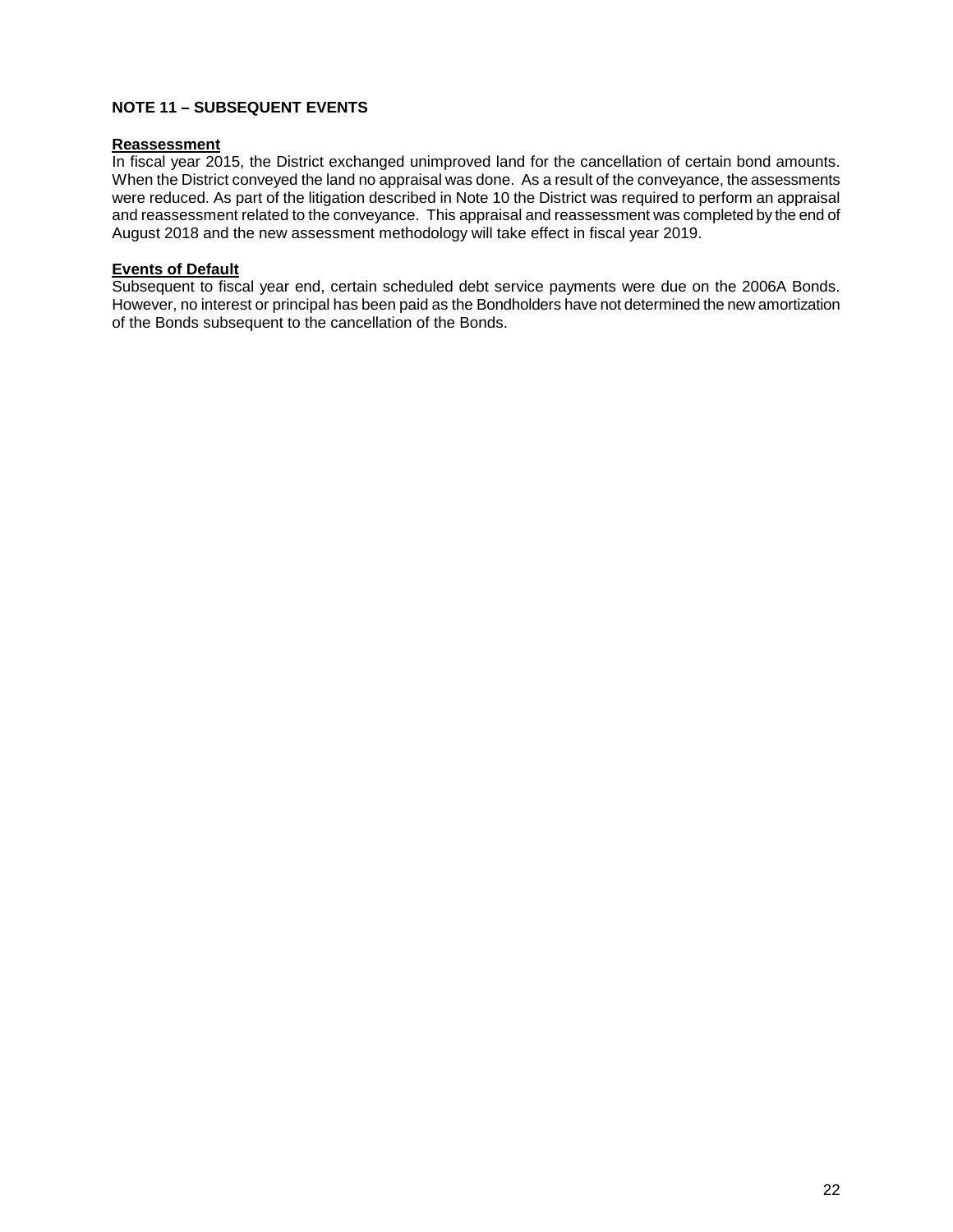## **CLEARWATER CAY COMMUNITY DEVELOPMENT DISTRICT CLEARWATER, FLORIDA SCHEDULE OF REVENUES, EXPENDITURES AND CHANGES IN FUND BALANCE - BUDGET AND ACTUAL – GENERAL FUND FOR THE FISCAL YEAR ENDED SEPTEMBER 30, 2017**

|                                 |                  |          |         |           |               | Variance<br>with Final |  |
|---------------------------------|------------------|----------|---------|-----------|---------------|------------------------|--|
|                                 | <b>Budgeted</b>  |          |         |           | Budget -      |                        |  |
|                                 | Amounts          |          | Actual  |           | Positive      |                        |  |
|                                 | Original & Final |          | Amounts |           | (Negative)    |                        |  |
| <b>REVENUES</b>                 |                  |          |         |           |               |                        |  |
| Assessment revenue              | \$               | 498,175  | \$      | 494,534   | \$            | (3,641)                |  |
| <b>Miscellaneous</b>            |                  |          |         | 407       |               | 407                    |  |
| Total revenues                  |                  | 498,175  |         | 494,941   |               | (3,234)                |  |
| <b>EXPENDITURES</b>             |                  |          |         |           |               |                        |  |
| Current:                        |                  |          |         |           |               |                        |  |
| General government              |                  | 495,175  |         | 439,414   |               | 55,761                 |  |
| Maintenance and operations      |                  | 78,000   |         | 78,000    |               |                        |  |
| Total expenditures              |                  | 573,175  |         | 517,414   |               | 55,761                 |  |
| Excess (deficiency) of revenues |                  |          |         |           |               |                        |  |
| over (under) expenditures       |                  | (75,000) |         | (22, 473) |               | 52,527                 |  |
| OTHER FINANCING SOURCES         |                  |          |         |           |               |                        |  |
| Use of fund balance             |                  | 75,000   |         |           |               | (75,000)               |  |
| Transfer in (out)               |                  |          |         | 48,099    |               | 48,099                 |  |
| Total other financing sources   |                  | 75,000   |         | 48,099    |               | (26,901)               |  |
| Net change in fund balances     | \$               |          |         | 25,626    | $\mathcal{S}$ | 25,626                 |  |
| Fund balance - beginning        |                  |          |         | 107,802   |               |                        |  |
| Fund balance - ending           |                  |          | \$      | 133,428   |               |                        |  |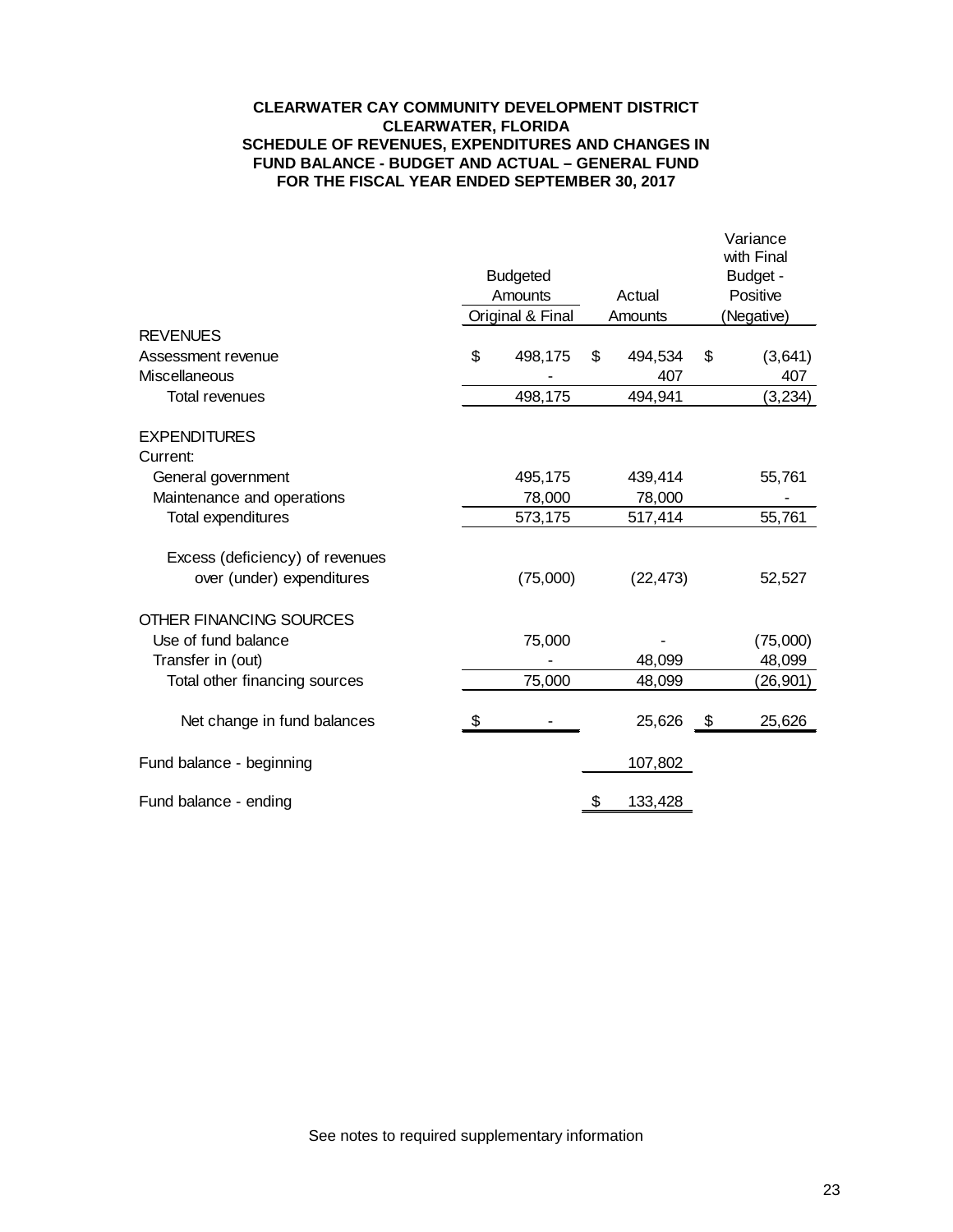## **CLEARWATER CAY COMMUNITY DEVELOPMENT DISTRICT CLEARWATER, FLORIDA NOTES TO REQUIRED SUPPLEMENTARY INFORMATION**

The District is required to establish a budgetary system and an approved Annual Budget for the General Fund. The District's budgeting process is based on estimates of cash receipts and cash expenditures which are approved by the Board. The budget approximates a basis consistent with accounting principles generally accepted in the United States of America (generally accepted accounting principles).

The legal level of budgetary control, the level at which expenditures may not exceed budget, is in the aggregate. Any budget amendments that increase the aggregate budgeted appropriations must be approved by the Board of Supervisors. Actual general fund expenditures did not exceed appropriations for the fiscal year ended September 30, 2017.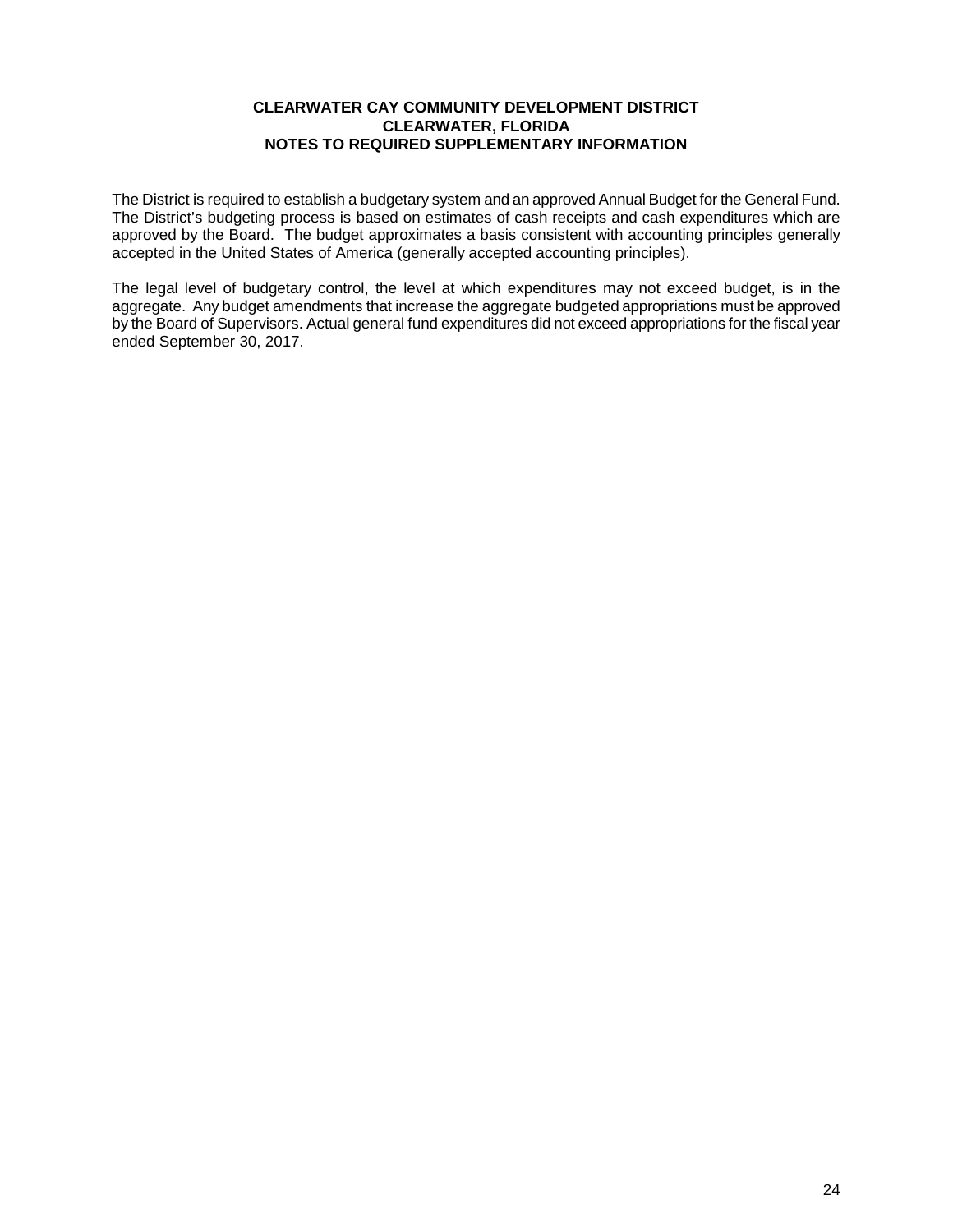

951 Yamato Road . Suite 280 Boca Raton, Florida 33431 (561) 994-9299 ▪ (800) 299-4728 Fax (561) 994-5823 www.graucpa.com

## **INDEPENDENT AUDITOR'S REPORT ON INTERNAL CONTROL OVER FINANCIAL REPORTING AND ON COMPLIANCE AND OTHER MATTERS BASED ON AN AUDIT OF FINANCIAL STATEMENTS PERFORMED IN ACCORDANCE WITH**  *GOVERNMENT AUDITING STANDARDS*

To the Board of Supervisors Clearwater Cay Community Development District Clearwater, Florida

We have audited, in accordance with the auditing standards generally accepted in the United States of America and the standards applicable to financial audits contained in *Government Auditing Standards* issued by the Comptroller General of the United States, the financial statements of the governmental activities and each major fund of Clearwater Cay Community Development District , Clearwater, Florida ("District") as of and for the fiscal year ended September 30, 2017, and the related notes to the financial statements, which collectively comprise the District's basic financial statements, and have issued our opinion thereon dated November 30, 2018, which includes explanatory paragraphs regarding the adverse opinions on the special purpose entity fund and the governmental activities as to the departure from generally accepted accounting principles and the qualified opinion for the debt service fund due to the lack of sufficient competent evidential matter and an emphasis of matters paragraph.

# **Internal Control Over Financial Reporting**

In planning and performing our audit of the financial statements, we considered the District's internal control over financial reporting (internal control) to determine the audit procedures that are appropriate in the circumstances for the purpose of expressing our opinions on the financial statements, but not for the purpose of expressing an opinion on the effectiveness of the District's internal control. Accordingly, we do not express an opinion on the effectiveness of the District's internal control.

A *deficiency in internal control* exists when the design or operation of a control does not allow management or employees, in the normal course of performing their assigned functions, to prevent, or detect and correct misstatements on a timely basis. A *material weakness* is a deficiency, or a combination of deficiencies, in internal control, such that there is a reasonable possibility that a material misstatement of the entity's financial statements will not be prevented, or detected and corrected on a timely basis. A *significant deficiency* is a deficiency, or a combination of deficiencies, in internal control that is less severe than a material weakness, yet important enough to merit attention by those charged with governance.

Our consideration of internal control was for the limited purpose described in the first paragraph of this section and was not designed to identify all deficiencies in internal control that might be material weaknesses or, significant deficiencies. However, as discussed in the accompanying report to management dated November 30, 2018, we consider deficiency 2017-01 to be a material weakness in internal control over financial reporting. However, material weaknesses may exist that have not been identified.

# **Compliance and Other Matters**

As part of obtaining reasonable assurance about whether the District's financial statements are free from material misstatement, we performed tests of its compliance with certain provisions of laws, regulations, contracts, and agreements, noncompliance with which could have a direct and material effect on the determination of financial statement amounts. However, providing an opinion on compliance with those provisions was not an objective of our audit, and accordingly, we do not express such an opinion. The results of our tests disclosed no instances of noncompliance or other matters that are required to be reported under *Government Auditing Standards*.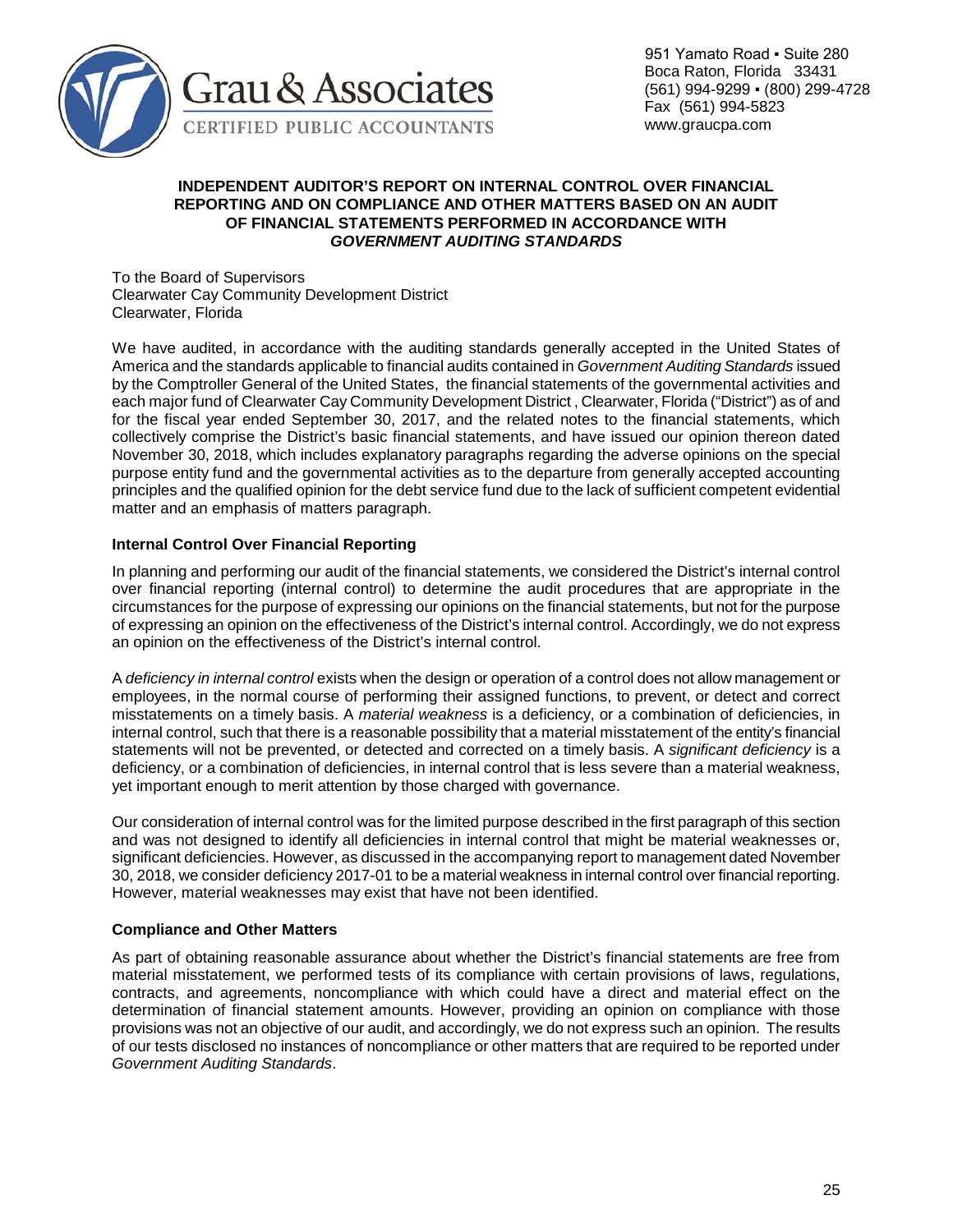We noted certain matters involving the internal control over financial reporting and compliance that we have reported to management of the District in a separate letter dated November 30, 2018.

The District's responses to the findings identified in our audit are described in the accompanying Management Letter. We did not audit the District's responses and, accordingly, we express no opinion on them.

## **Purpose of this Report**

The purpose of this report is solely to describe the scope of our testing of internal control and compliance and the results of that testing, and not to provide an opinion on the effectiveness of the entity's internal control or on compliance. This report is an integral part of an audit performed in accordance with *Government Auditing Standards* in considering the entity's internal control and compliance. Accordingly, this communication is not suitable for any other purpose.

De nav & Association

November 30, 2018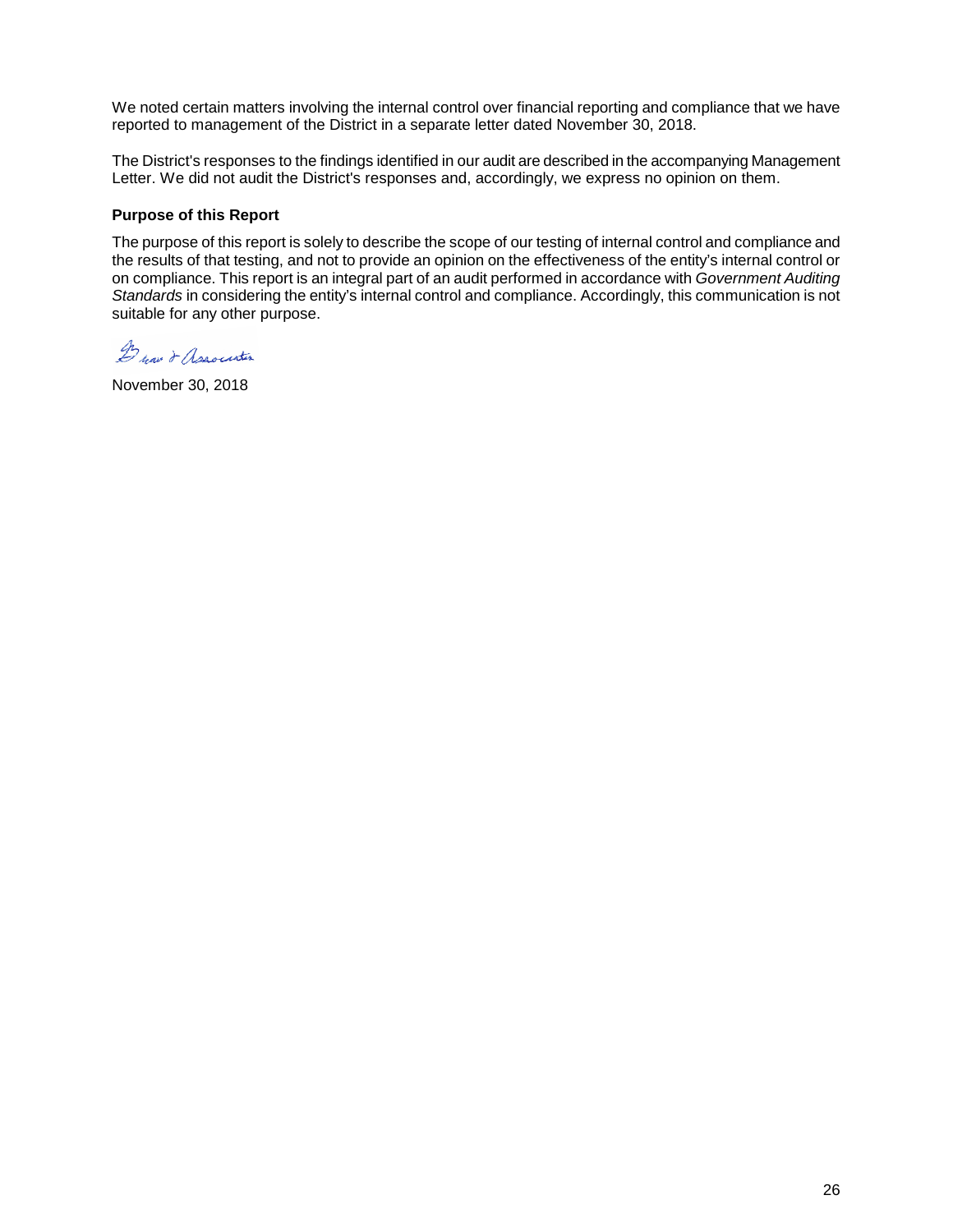

951 Yamato Road . Suite 280 Boca Raton, Florida 33431 (561) 994-9299 ▪ (800) 299-4728 Fax (561) 994-5823 www.graucpa.com

## **INDEPENDENT AUDITOR'S REPORT ON COMPLIANCE WITH THE REQUIREMENTS OF SECTION 218.415, FLORIDA STATUTES, REQUIRED BY RULE 10.556(10) OF THE AUDITOR GENERAL OF THE STATE OF FLORIDA**

To the Board of Supervisors Clearwater Cay Community Development District Clearwater, Florida

We have examined Clearwater Cay Community Development District, Clearwater, Florida's ("District") compliance with the requirements of Section 218.415, Florida Statutes, in accordance with Rule 10.556(10) of the Auditor General of the State of Florida during the fiscal year ended September 30, 2017. Management is responsible for District's compliance with those requirements. Our responsibility is to express an opinion on District's compliance based on our examination.

Our examination was conducted in accordance with attestation standards established by the American Institute of Certified Public Accountants. Those standards require that we plan and perform the examination to obtain reasonable assurance about whether the District complied, in all material respects, with the specified requirements referenced in Section 218.415, Florida Statutes. An examination involves performing procedures to obtain evidence about whether the District complied with the specified requirements. The nature, timing, and extent of the procedures selected depend on our judgment, including an assessment of the risks of material noncompliance, whether due to fraud or error. We believe that the evidence we obtained is sufficient and appropriate to provide a reasonable basis for our opinion. Our examination does not provide a legal determination on the District's compliance with specified requirements.

In our opinion, the District complied, in all material respects, with the aforementioned requirements for the fiscal year ended September 30, 2017.

This report is intended solely for the information and use of the Legislative Auditing Committee, members of the Florida Senate and the Florida House of Representatives, the Florida Auditor General, management, and the Board of Supervisors of Clearwater Cay Community Development District, Clearwater, Florida and is not intended to be and should not be used by anyone other than these specified parties.

Dear & Association

November 30, 2018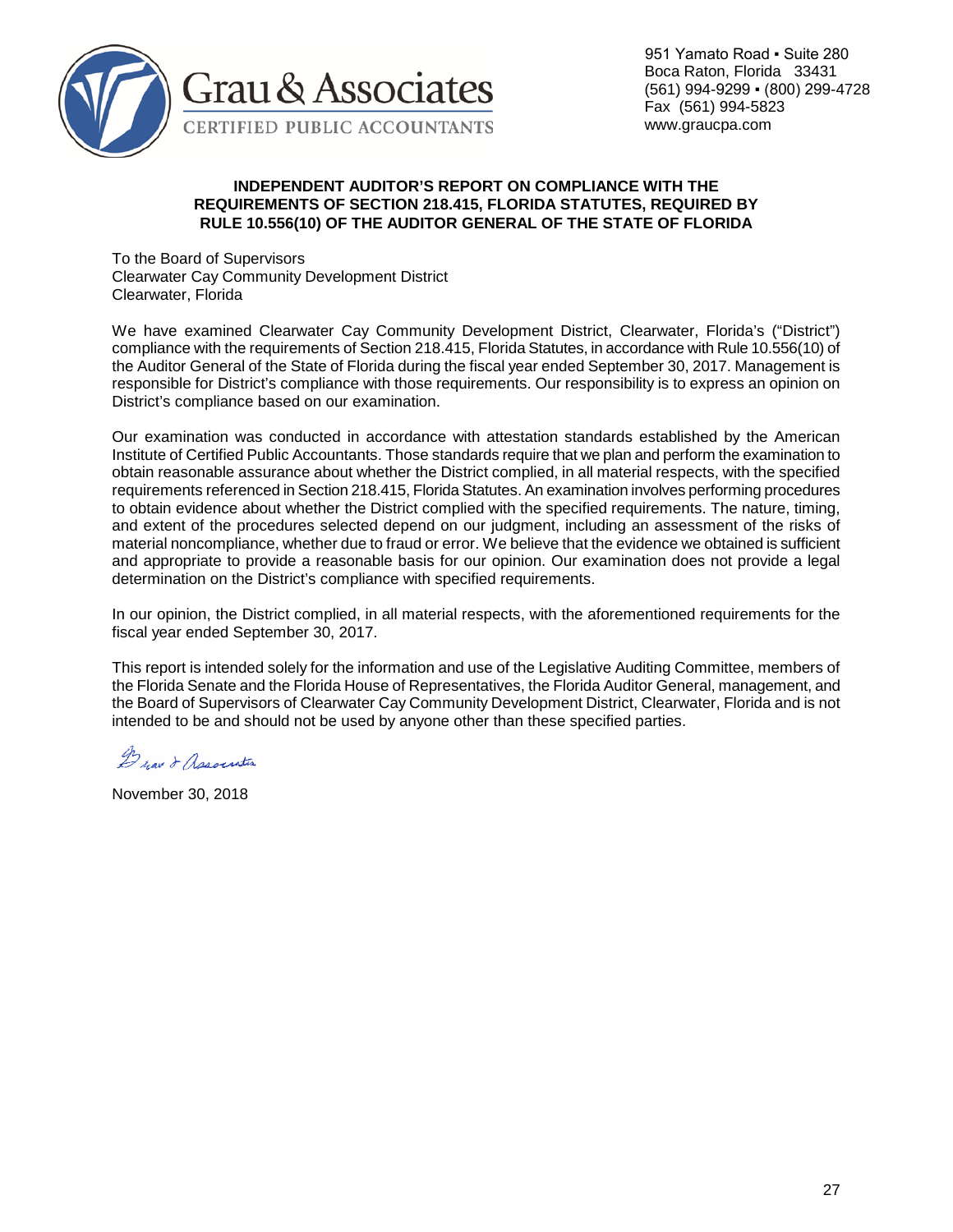

951 Yamato Road . Suite 280 Boca Raton, Florida 33431 (561) 994-9299 ▪ (800) 299-4728 Fax (561) 994-5823 www.graucpa.com

## **MANAGEMENT LETTER PURSUANT TO THE RULES OF THE AUDITOR GENERAL FOR THE STATE OF FLORIDA**

To the Board of Supervisors Clearwater Cay Community Development District Clearwater, Florida

## **Report on the Financial Statements**

We have audited the accompanying basic financial statements of Clearwater Cay Community Development District, Clearwater, Florida ("District") as of and for the fiscal year ended September 30, 2017, and have issued our report thereon dated November 30, 2018, which includes explanatory paragraphs regarding the adverse opinions on the special purpose entity fund and the governmental activities as to the departure from generally accepted accounting principles and the qualified opinion for the debt service fund due to the lack of sufficient competent evidential matter and an emphasis of matters paragraph.

### **Auditor's Responsibility**

We conducted our audit in accordance with auditing standards generally accepted in the United States of America; the standards applicable to financial audits contained in G*overnment Auditing Standards,* issued by the Comptroller General of the United States; and Chapter 10.550, Rules of the Florida Auditor General.

#### **Other Reporting Requirements**

We have issued our Independent Auditor's Report on Internal Control over Financial Reporting and on Compliance and Other Matters Based on an Audit of the Financial Statements Performed in Accordance with *Government Auditing Standards;* and Independent Auditor's Report on an examination conducted in accordance with *AICPA Professional Standards*, AT-C Section 315, regarding compliance requirements in accordance with Chapter 10.550, Rules of the Auditor General. Disclosures in those reports, which are dated November 30, 2018, should be considered in conjunction with this management letter.

### **Purpose of this Letter**

The purpose of this letter is to comment on those matters required by Chapter 10.550 of the Rules of the Auditor General for the State of Florida. Accordingly, in connection with our audit of the financial statements of the District, as described in the first paragraph, we report the following:

- **I. Current year findings and recommendations.**
- **II. Status of prior year findings and recommendations.**
- **III. Compliance with the Provisions of the Auditor General of the State of Florida.**

Our management letter is intended solely for the information and use of the Legislative Auditing Committee, members of the Florida Senate and the Florida House of Representatives, the Florida Auditor General, Federal and other granting agencies, as applicable, management, and the Board of Supervisors of Clearwater Cay Community Development District, Clearwater, Florida and is not intended to be and should not be used by anyone other than these specified parties.

We wish to thank Clearwater Cay Community Development District, Clearwater, Florida and the personnel associated with it, for the opportunity to be of service to them in this endeavor as well as future engagements, and the courtesies extended to us.

Dyan & Association

November 30, 2018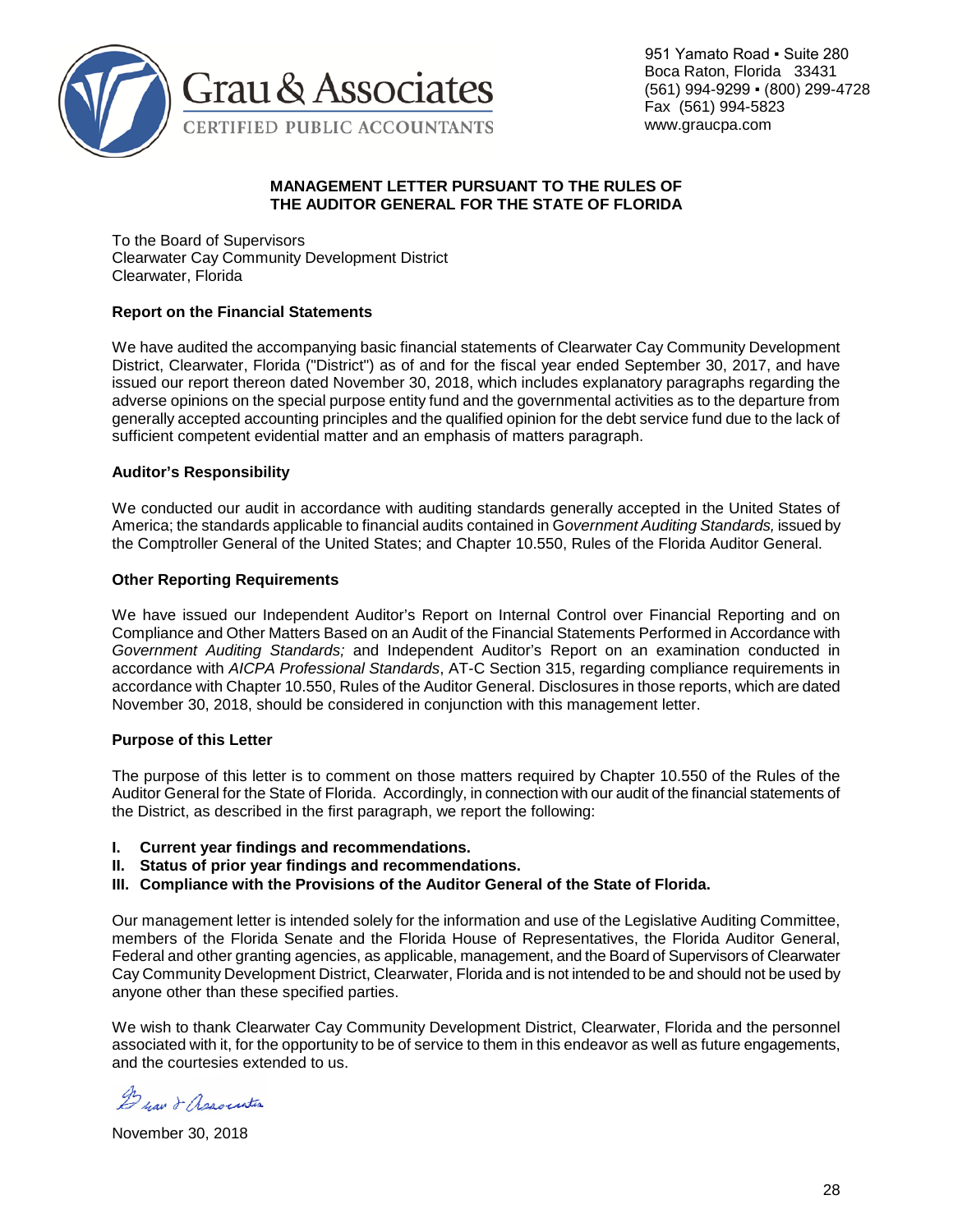## **REPORT TO MANAGEMENT**

## **I. CURRENT YEAR FINDINGS AND RECOMMENDATIONS**

#### *Material Weakness*

#### **2017-01 No Supporting Documentation Provided for Certain Expenditures:**

Observation: Invoices could not be provided for certain expenditures paid for out of the Trust Accounts by the Trustee. Accordingly, auditor was unable to determine whether these expenditures had been recorded correctly.

Recommendation: We understand that District management has attempted to obtain the supporting documentation for these revenues and expenditures but has been denied access by the Bond Trustee. We recommend the District continue to pursue the supporting documentation and continue to explain to those involved the importance of transparency when using governmental-entity funds. Ultimately, the District should have sufficient documentation to support all expenditure amounts.

Reference Number for Prior Year Finding: IC 2014-01 in fiscal years 2014 - 2016

Management Response: The District will take steps to implement the aforementioned recommendations.

#### *Other Findings*

#### **2017-02 Debt Administration:**

Observation: The District is not in compliance with certain provisions of its bond indenture including those relating to: 1) levying and collecting assessments to provide payment of debt service, 2) maintaining adequate funds in debt service reserve accounts, and 3) making its semi-annual debt service principal and interest payments.

Recommendation: The District should take the necessary steps to be in compliance with the bond indenture.

Reference Number for Prior Year Finding: IC 2009-01 in fiscal years 2014 - 2016

Management Response: The District will take steps to implement the aforementioned recommendations.

### **II. PRIOR YEAR FINDINGS AND RECOMMENDATIONS**

IC 2014-01: Financial Condition Assessment

Current Status: See finding no. 2017-02 above

IC 2009-01: Financial Condition Assessment

Current Status: See finding no. 2017-02 above